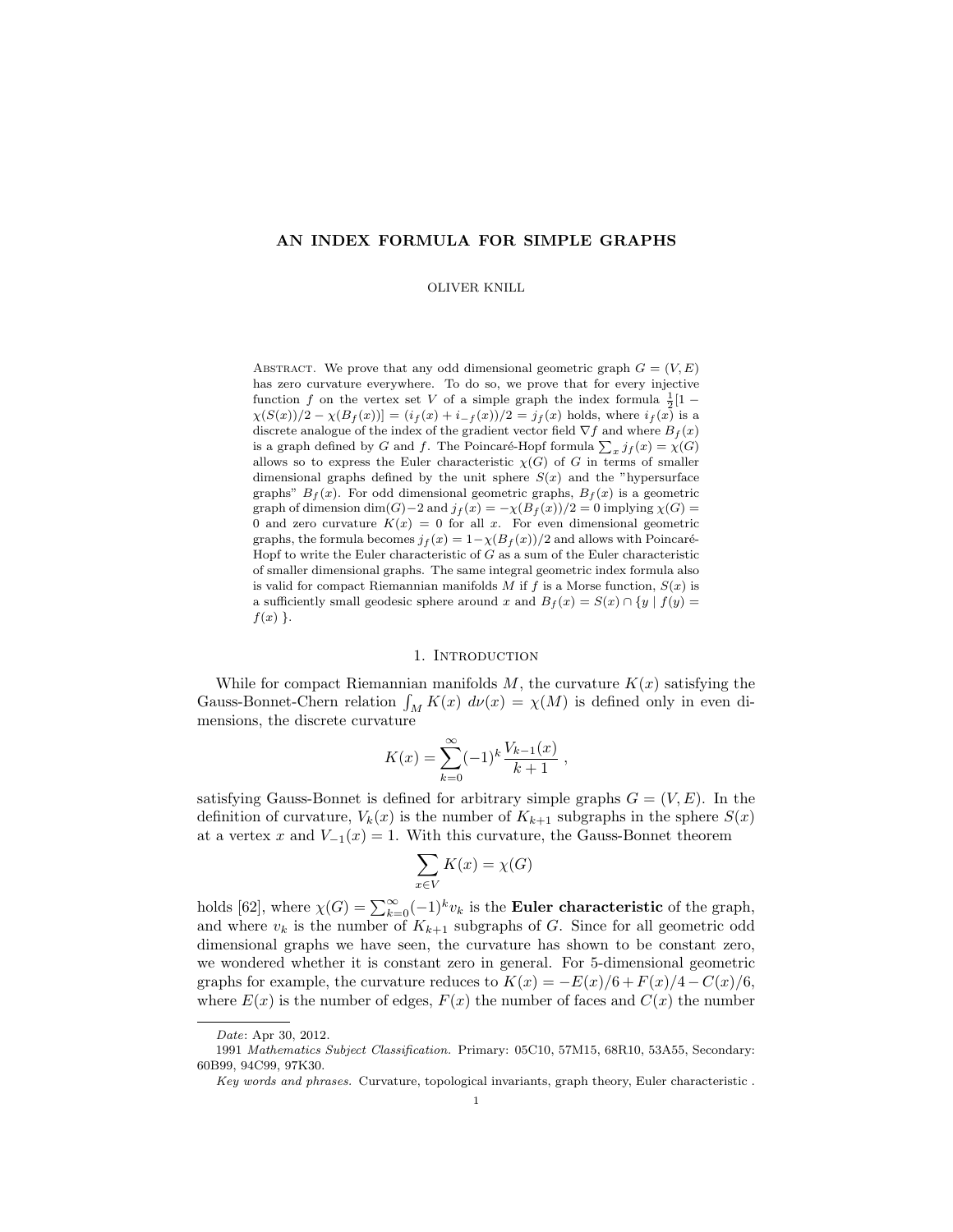of three dimensional chambers in the unit sphere  $S(x)$  of a vertex x. We show here that  $K(x)$  is constant 0 for any odd dimensional graph for which the Euler characteristic of spheres is 2 at every point and for which every  $S(x)$  inherits the property of being geometric.

The key tool to analyze the curvature  $K(x)$  is to represent it as an expectation of an index [65]. This integral geometric approach shows that the curvature  $K(x)$ of a finite simple graph  $G = (V, E)$  is equal to the expectation of indices  $i_f(x) =$  $1 - \chi(S_f^-(x))$  when averaging over a probability space of injective scalar functions f on V and where  $S_f^-(x) = \{y \in V \mid f(y) < f(x)\}$ . This links Poincaré-Hopf

$$
\sum_{v \in V} i_f(v) = \chi(G)
$$

with Gauss-Bonnet  $\sum_{v \in V} K(v) = \chi(G)$  and gives a probabilistic interpretation of curvature as expectation  $K(x) = 1 - \mathbb{E}[\chi(S_f^-(x))],$  where  $\mathbb{E}[\chi(S_f^-(x))]$  is the average Euler characteristic of the subgraph  $S_f^-(x)$  of  $S(x)$ , when integrating over all injective functions. Proof summaries of [62, 64, 65] are included in the Appendix A.

While Gauss-Bonnet, Poincaré-Hopf and index expectation hold in full generality for any finite simple graph, we can say more if graphs are geometric in the sense that unit spheres share properties from unit spheres in the continuum. Similarly as manifolds appear in different contexts like topological or differentiable manifolds, one can distinguish different types of geometric graphs by imposing properties on unit spheres  $S(x)$  or larger spheres. In the present paper we see what happens if G is geometric in the sense that for all vertices x, the unit spheres  $S(x)$  are  $(d-1)$ dimensional geometric graphs with Euler characteristic  $1 - (-1)^d$ .

The topological features of unit spheres in a graph define a discretized local Euclidean structure on a graph. For triangularizations of manifolds, the unit spheres are  $(d-1)$ -dimensional graphs which share properties of the unit spheres in the continuum. Without additional assumptions, the unit spheres can be arbitrarily complicated because pyramid constructions allow any given graph to appear as a unit sphere of an other graph. A weak geometric restriction is to assume that all the unit spheres  $S(x)$  are  $d-1$  dimensional, have Euler characteristic  $1-(-1)^d$ , and share the property of being geometric.

When trying to prove vanishing curvature for odd dimensional graphs, one is lead to an alternating sum  $W_1(x) - W_2(x) + W_3(x) - \cdots + (-1)^d W_{d-1}(x)$ , where  $W_k(x)$  is the number of k-dimensional complete graphs  $K_{k+1}$  in  $S(x)$  which contain both vertices in  $S^{-}(x) = \{y \mid f(y) < f(x)\}$  and  $S^{+}(x) = \{y \mid f(y) > f(x)\}$ . We show that  $W_k$  can be interpreted as the number  $(k-1)$ -dimensional faces in a  $d-2$ dimensional polytop  $A_f(x)$ , a graph which when completed is a  $d-2$  dimensional geometric graph  $B_f(x)$  and therefore has Euler characteristic 0 by induction if d is odd. When starting with a three dimensional graph for example, then  $B_f(x)$  is a one dimensional geometric graph, which is a finite union of cyclic graphs.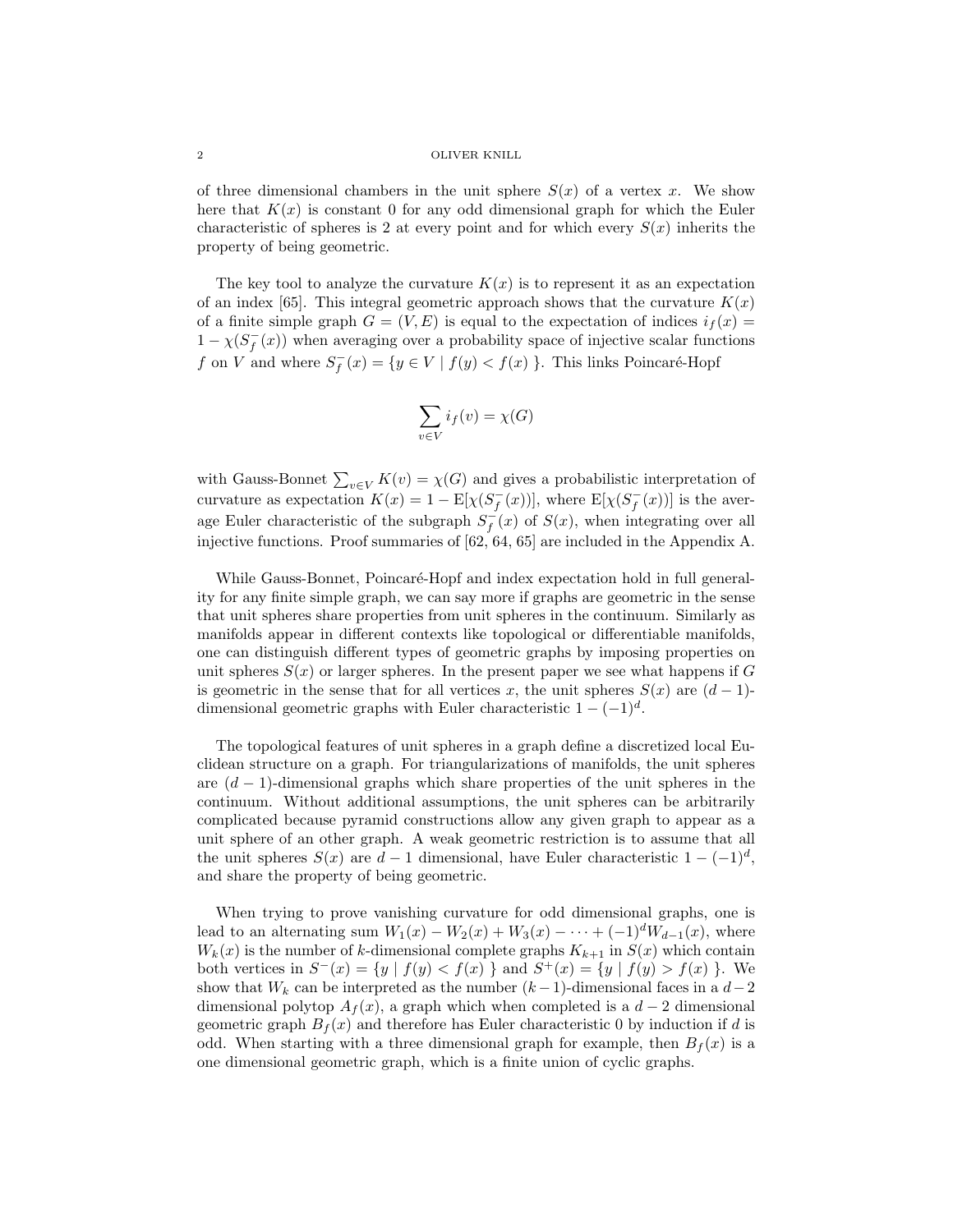This analysis leads to an index formula which holds for a general simple graph G:

(1) 
$$
j_f(x) = \frac{1}{2} [1 - \chi(S(x))/2 - \chi(B_f(x))],
$$

where  $B_f(x)$  is a graph defined by  $G, f$  and x. For geometric graphs  $G$ , the graph  $B<sub>f</sub>(x)$  is geometric too of dimension  $d-2$  and the formula simplifies to

(2) 
$$
j_f(x) = \frac{1}{2} [1 + (-1)^d - \chi(B_f(x))].
$$

For odd dimensions d, it simplifies further to  $j_f(x) = -\chi(B_f(x))/2 = 0$ , while for even dimensions d, it becomes  $j_f(x) = 1 - \chi(B_f(x))/2$ .

The formula (2) holds classically for compact Riemannian manifolds M if  $j_f(x)$  =  $[i_f(x) + i_{-f}(x)]/2$  for a Morse function f on M, where  $i_f(x)$  is the classical index of the gradient vector field  $\nabla f$  at x and where  $S(x) = S_r(x)$  is a sufficiently small geodesic sphere of radius r. Here r can depend on f. The continuum version is simpler than in the discrete so that it can be given and proved in this introduction:

Let  $(M, g)$  be a compact d-dimensional Riemannian manifold and let  $f \in C^2(M)$ be a Morse function. If  $x \in M$  is a critical point of f with critical value  $c = f(x)$ , then for small enough  $r > 0$ , the formula (2) holds with  $B_f(x) = S_r(x) \cap f^{-1}(c)$ , Also if  $x$  is a regular point then the formula holds for small enough positive  $r$  and gives  $j_f(x) = 0$ .

**Proof:** if x is a critical point of f, then  $i_f(x) = (-1)^{m(x)}$ , where  $m(x)$  is the Morse index, the number of negative eigenvalues of the Hessian of  $f$  at  $x$ . If  $d$  is odd, then  $B_f(x)$  is a  $d-2$  dimensional manifold which must have Euler characteristic 0 and at a critical point x we have  $j_f(x) = [(-1)^{m(x)} + (-1)^{d-m(x)}]/2 = 0$ .

If  $d$  is even, then the Morse lemma tells that in suitable coordinates near  $x$  that the function is  $f(x) = -x_1^2 - \cdots - x_m^2 + x_{m+1}^2 + \cdots + x_d^2$  and the level surfaces  $B_f(x) = \{f = 0\}$  are locally homeomorphic to quadrics intersected with small spheres  $S_r(x)$ . The equations  $2x_1^2 + \cdots + 2x_m^2 = r^2, x_{m+1}^2 + \cdots + x_d^2 = r^2$  show that this is  $S_{m-1} \times S_{d-1-m}$  topologically. Therefore  $\chi(B_f(x)) = 4$  or  $\chi(B_f(x)) = 0$ depending on whether m is odd or even. This implies that  $1-\chi(B_f(x))/2 = -1$  if m is odd and that it is equal to 1 if m is even. If x is a regular point for f, then  $B<sub>f</sub>(x)$ is a  $d-2$  dimensional sphere which has Euler characteristic 2 and  $1 - \chi(B_f)/2 = 0$ . An alternative proof uses a property of Euler characteristic and the Poincaré-Hopf index formula for  $i_f(x)$ : since

$$
S(x) = \{f(y) \le f(x) \} \cup \{f(y) = f(x) \} \cup \{f(y) \ge f(x) \},
$$

we have by the inclusion-exclusion principle

$$
0 = 1 - (-1)^d = \chi(S(x)) = \chi(S_f^-(x)) - \chi(B_f(x)) + \chi(S_f^+(x))
$$
  
= 1 - i\_f(x) + 1 - i\_{-f}(x) - \chi(B\_f(x)) = 2 - 2j(f) - \chi(B\_f(x)),

where  $S_f^-(x) = \{y \in S(x) \mid f(y) \ge f(x) \}$ . (In the discrete graph case, the  $\le \text{in}$  $S_f^{-}(x)$  is equivalent to  $\lt$  because f is assumed to be injective). Since  $r(x) > 0$  can be chosen to be continuous in  $x$ , there exists by compactness of  $M$  for every  $f$  an  $r_f > 0$  so that the index formula holds for all  $x \in M$  if  $0 < r < r_f$ .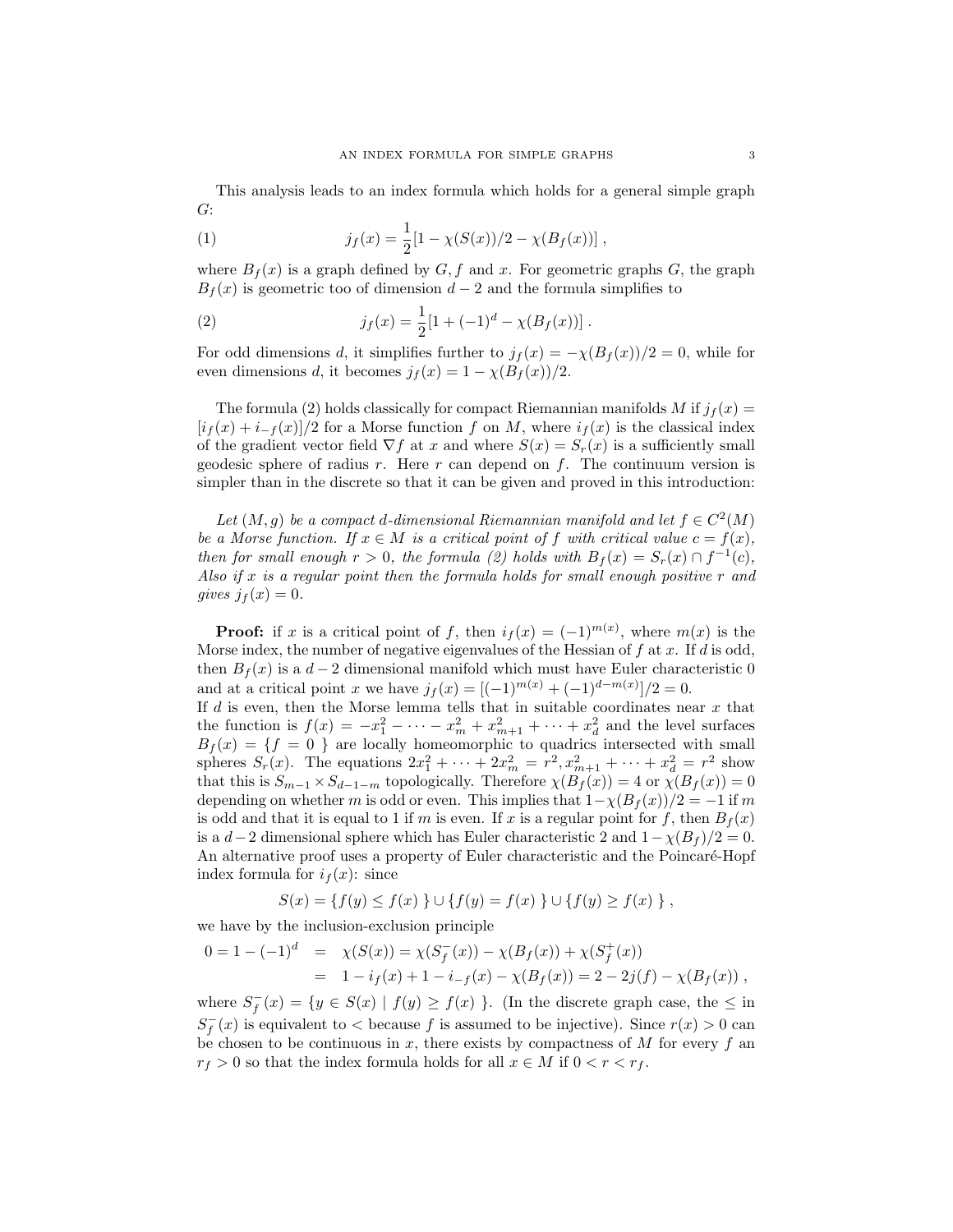## Examples:

1) For  $d = 2$  dimensional surfaces M, the space  $B_f(x)$  is a discrete set on the circle  $S_r(x)$ , where f is zero. If we denote the cardinality with  $s_f(x)$ , the formula tells  $j_f(x) = 1 - s_f(x)/2$ . For a Morse function on the surface M, there are three possibilities: either f is a maximum or minimum, where  $s(x) = 0$  and  $j<sub>f</sub>(x) = 1$  or f has a saddle point in which case  $s(x) = 4$  and  $j_f(x) = -1$ .

2) For a 3-dimensional manifold, the formula tells  $j_f(x) = -\chi(B_f(x))/2$  and  $B_f(x)$ is either empty or consists of two circles, the intersection of a 2 dimensional cone with a sphere. In either case, the Euler characteristic is zero.

3) Proceeding inductively, since  $B_f(x)$  is  $(d-2)$ -dimensional, we get inductively with Poincaré-Hopf that all odd dimensional manifolds have zero Euler characteristic.

4) For a four dimensional manifold, where  $j_f(x) = 1 - \chi(B_f(x))/2$ , we either have that  $B_f(x)$  is empty which implies  $j_f(x) = 1$  or that it is the union of a two 2 dimensional spheres which implies  $j_f(x) = -1$ . Or that it is a single 2 dimensional sphere so that  $j_f(x) = 0$ .

In order to prove formula (2) for graphs it is necessary to define a discrete version of a hyper surface  $G_f = \{f = 0\}$  in a graph. For any simple graph  $G = (V, E)$ and any nonzero function f on the vertex set there is such a graph  $G_f$  or  $G_f$  is empty. We see examples for some random graphs in Figure 6. The idea is motivated but not equivalent to an idea used in statistical mechanics, where "contours" are used to separate regions of spins in a ferromagnetic graph. We use the edges of the graph which connect vertices for which  $f$  takes different sign. In graph theory jargon, the graph  $G_f$  is a subgraph of the line graph of G. The mixed edges become the vertices of  $G_f$  and are connected if they are in a common mixed triangle of  $G$ .

What will be important for us is to see that if  $G$  is geometric, then  $G_f$  can be completed to become a geometric graph  $G'_f$ . For a d-dimensional geometric graph G, the new graph  $G'_f$  is then  $d-1$  dimensional. We will apply this construction to hyper surfaces  $S(x)$  in the unit spheres  $S(x)$  of a d dimensional graph G and call  $B_f(x)$  the completion of  $S(x)_f = A_f(x)$ . Since  $S(x)$  is  $(d-1)$ -dimensional, the graphs  $B_f(x)$  are  $(d-2)$ -dimensional. We see some pictures of  $G_f(x)$  when G is three-dimensional in Figures 1, and where G is four dimensional in Figure 2.

To conclude this introduction with the remark that it is quite remarkable how close simple graphs and Riemananian manifolds are. While in the previous papers on Gauss-Bonnet and Poincare-Hopf as well as in integral geometric representation of curvature, the discrete story is much simpler, we see here that in the more geometric part, we have to work harder in the discrete case. The continuous analogue has been proven above. But we should note that in the continuum, the above analysis relies partly on Morse theory.

#### 2. Geometric graphs

In this section, we define geometric graphs inductively and formulate the main result. The induction starts with one-dimensional graphs which are called geometric, if every unit sphere  $S(x)$  in G has Euler characteristic 2. A one-dimensional geometric graph is therefore a finite union of cyclic graphs. For a two dimensional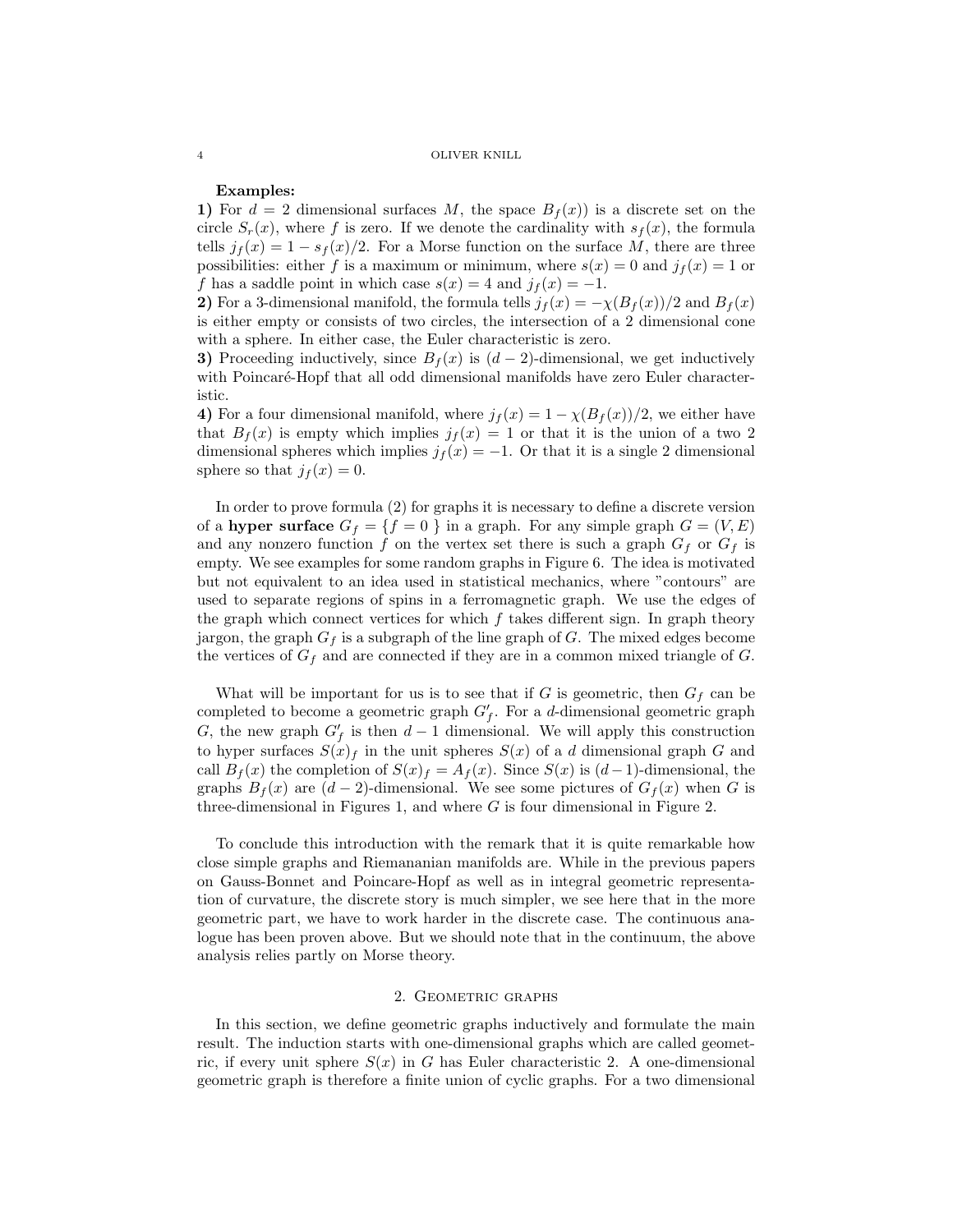

FIGURE 1. Two examples of the one-dimensional polytop  $B_f(x)$ for two random functions defined by the unit sphere of a three dimensional graph G. We see the two dimensional unit sphere  $S(x)$  of a vertex x, where triangles have been filled in for clarity and above it the one dimensional graph  $B_f(x)$ . Every vertex of  $B<sub>f</sub>(x)$  belongs to mixed edges of  $S(x)$  and two vertices in  $B<sub>f</sub>(x)$ are connected, if they are part of a mixed triangle in  $S(x)$ . For odd dimensional graphs the Euler characteristic of  $B_f(x)$  is proportional to the symmetric index  $j_f(x)$  in the original graph. It is zero, implying that the three-dimensional graph G has zero curvature.



FIGURE 2. Two examples of the polytop  $B_f(x)$  for random functions defined on a four dimensional graph G. The left example has three components and  $\chi(B_f(x)) = 6$ . The right example has one component and a hole so that  $\chi(B_f(x)) = 0$ . The three dimensional unit sphere  $S(x)$  of a vertex x is not displayed in this figure. We only see examples of the "surface"  $B_f(x)$ . We have  $j_f(x) = 1 - \chi(B_f(x))/2$  and the curvature  $K(x)$  is the expectation  $E[j_f(x)]$  when integrating over the finite dimensional parameter space of functions f, for which all  $f(x_i)$  are independent random variables.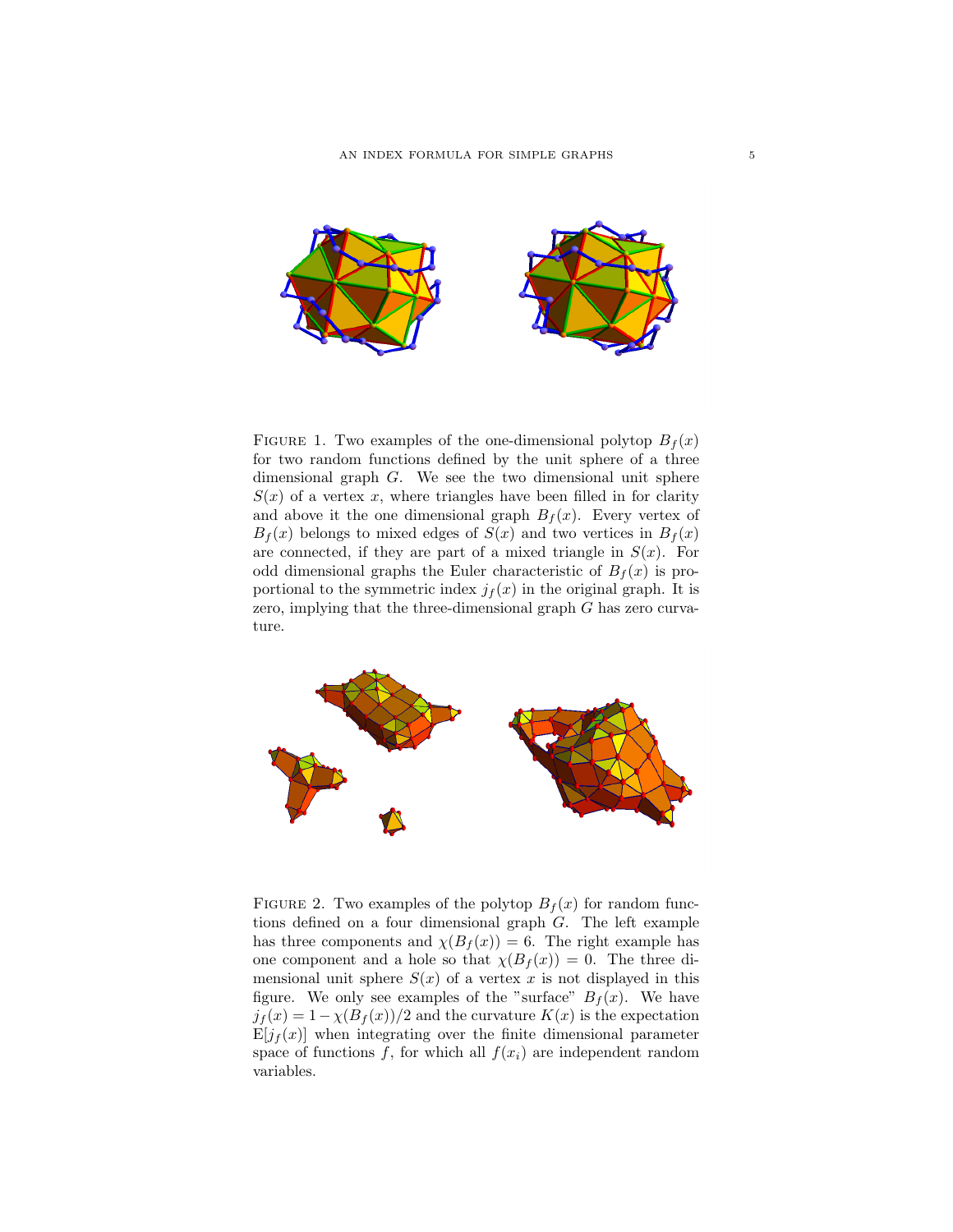geometric graph, each sphere  $S(x)$  must be a one dimensional cyclic graph. In general:

**Definition.** A graph is called a **geometric graph** of dimension  $d$ , if the dimension  $\dim(x)$  is constant d for every vertex v and if each unit sphere  $S(x)$  is a  $(d-1)$ dimensional geometric graph satisfying  $\chi(S(x)) = 1 - (-1)^d$ . A one-dimensional graph is geometric if every unit sphere has Euler characteristic 2.

## Remarks.

1) We could assume connectivity of each sphere  $S(x)$  for  $d \geq 2$  in order to avoid Hensel type situations like gluing two icosahedra at a single vertex. The unit sphere at this vertex would then consist of two disjoint cyclic graphs. But this does no matter for us in this paper, so that we do not require connectivity of  $S(x)$ .

2) Geometric graphs resemble topological manifolds because their unit spheres have the same Euler characteristic as small spheres in a d-dimensional manifold. The octahedron and icosahedron are geometric graphs of dimension  $d = 2$ . While not pursued in this paper, it can be useful to strengthen the assumption a bit and assume that the unit spheres share more properties from the continuum. Euler characteristic, dimension and connectedness are not sufficient. The following definition is motivated by the classical Reeb's theorem: a graph  $G$  is called **sphere-like** if it is the empty graph or if the minimal number  $m(G)$  of critical points among all Morse functions is 2 and inductively every unit sphere  $S(x)$  in G is sphere-like. Inductively, a geometric graph is called **manifold like** if every unit sphere  $S(x)$ is sphere like and manifold like. In dimensions  $d \geq 4$ , there are geometric graphs which are not manifold-like because their unit spheres can have the correct Euler characteristic different from a sphere. For us, it is enough to assume that the graph is geometric in the sense hat we fix the dimension and the Euler characteristic as well as assume that  $S(x)$  is geometric for every vertex  $x \in V$ .

3) A cyclic graph  $C_n$  is geometric for  $n > 3$ . The complete graphs  $K_n$  are not geometric because the unit spheres have Euler characteristic 1. From the 5 platonic solids, the octahedron and icosahedron are geometric. The 600 cell is an example of a three dimensional sphere type graph and so geometric because every unit sphere is an icosahedron which is sphere like. We can place G into  $R<sup>4</sup>$  with an injective function  $r: V \to R^4$ . For most unit vectors v the function  $f(x) = v \cdot r(x)$  is injective with two critical points and  $f$  restricted to the unit spheres has the same properties.

Theorem 1 (Zero index for odd dimensional geometric graphs). For any odddimensional geometric graph  $G = (V, E)$  and any injective function f on V, the symmetric index function  $j_f(x)$  is zero for all  $x \in V$ .

The proof of Theorem 1 is given later after polytopes are introduced. The theorem implies the main goal of this article:

Corollary 2. Any odd dimensional geometric graph G has constant zero curvature  $K(x) = 0$  and zero Euler characteristic.

Proof. From the fact that curvature is equal to the index expectation [65] and since  $j_f(x)$  is zero, the curvature is zero. From Gauss-Bonnet or Poincaré-Hopf, we see that the Euler characteristic is zero.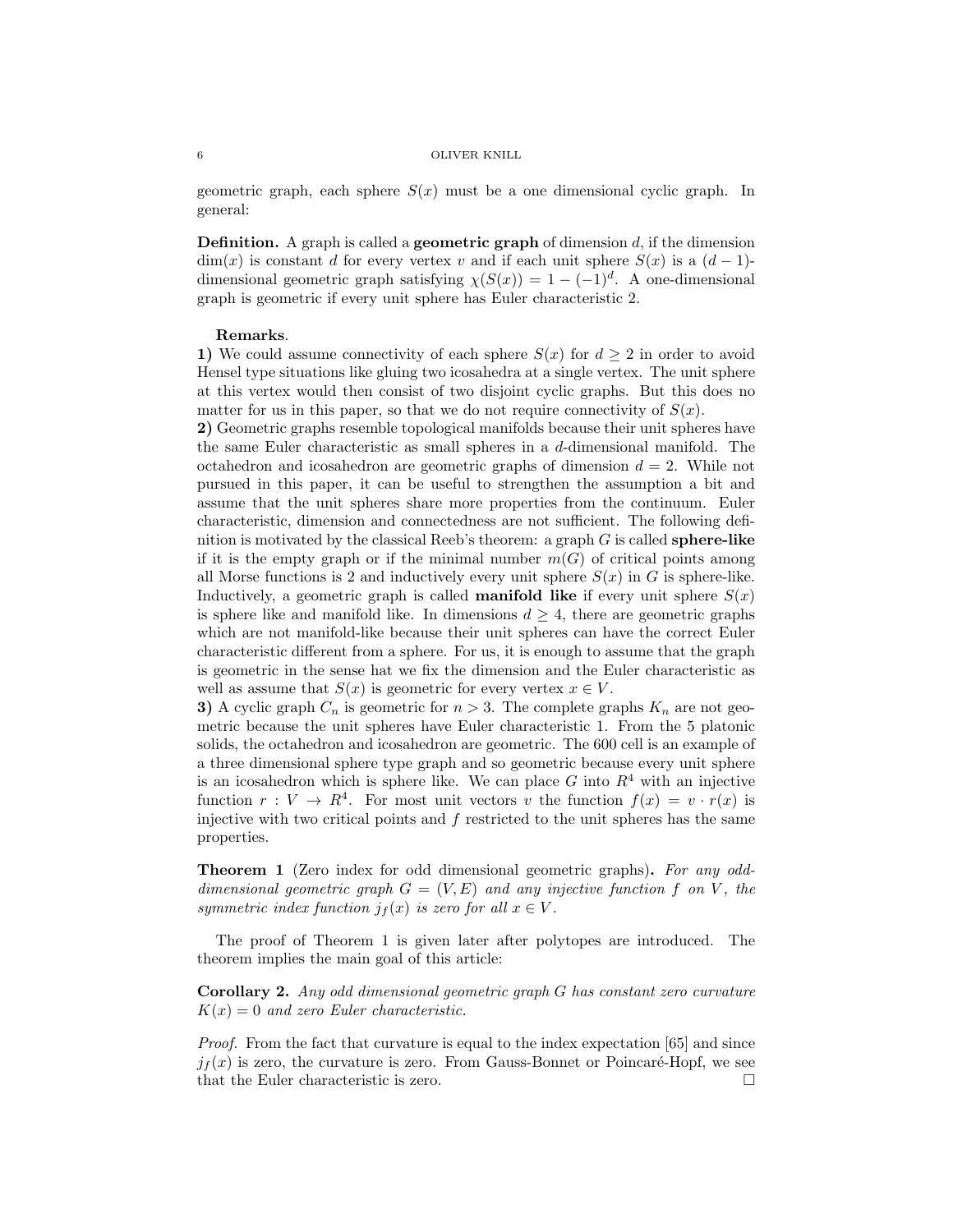## Remarks.

1) The result implies that for odd dimensional geometric graphs with boundary, the curvature is confined to the boundary. For a one dimensional interval graph  $I_n$  for example with  $v = n + 1$  vertices and  $e = n$  edges with boundary  $v_0, v_n$  the curvature is 1/2 at the boundary points and adds up to  $\chi(I_n) = v - e = 1$ .

2) The previous remark also shows that for odd dimensional orbigraphs, geometric graphs modulo an equivalence relation on vertices given by a finite group of graph automorphisms, the curvature is not necessarily zero in odd dimensions. Geometric d dimensional graphs with  $d-1$  dimensional boundary are special orbigraphs because the interior can be mirrored onto the "other side" leading to an orbigraph defined by a  $Z_2$  graph automorphism action. Because orbigraphs are just special simple graphs, curvature and Euler characteristic are defined as before and Gauss-Bonnet of holds as it is true for any simple graph.

3) The zero Euler characteristic result is known for triangularizations of odd dimensional manifolds by Poincaré duality or Morse theory. There are higher dimensional geometric graphs in the sense defined here which are not triangularizations of odd dimensional manifolds. For such exotic geometric graphs, the unit sphere has the correct dimension and Euler characteristic but is not a triangularization of a sphere. For such geometric graphs, zero Euler characteristic does not directly follow from the continuum.

## 3. Polytopes

Graphs like the cube or dodecahedron need to be completed to become 2 dimensional. To do so, one can triangulate some polygonal faces. A triangulation of a face means that a subgraph which is the boundary of a ball is replaced with the ball. In two dimensions in particular, this means to replace geometric cyclic subgraphs using pyramid extensions. This changes the Euler characteristic. We call the polytop Euler characteristic the Euler characteristic of the as such completed graph.

The  $K_n$  graphs have dimension  $n-1$  but are not geometric graphs. They can not be completed in the above way. It can be desirable therefore to extend the operations on polyhedra a bit. A tetrahedron  $G$  for example is a three dimensional graph because each unit sphere is a triangle which is two dimensional. It is not a geometric graph because the Euler characteristic of the unit sphere is always 1. If we truncate the vertices and replace each vertex with a triangle, we obtain a two dimensional graph which we can completed to become a two dimensional geometric graph. Such considerations are necessary when giving a comprehensive definition of "polytop" which is graph theoretical and agrees with established notions of "polytop". In this paper, graphs  $K_n$  are not considered polytopes.

**Definition.** Given an arbitrary simple graph  $G$ , we can define a new graph by adding one vertex  $z$  and adding vertices connecting  $z$  with each vertex  $v$  to  $G$ . The new graph is called a pyramid extension of G.

## Remarks.

1) The order of the pyramid extension exceeds the order of G by 1 and the size of the extension exceeds the old size by the old order.

2) The pyramid construction shows that any graph can appear as a unit sphere of a larger graph.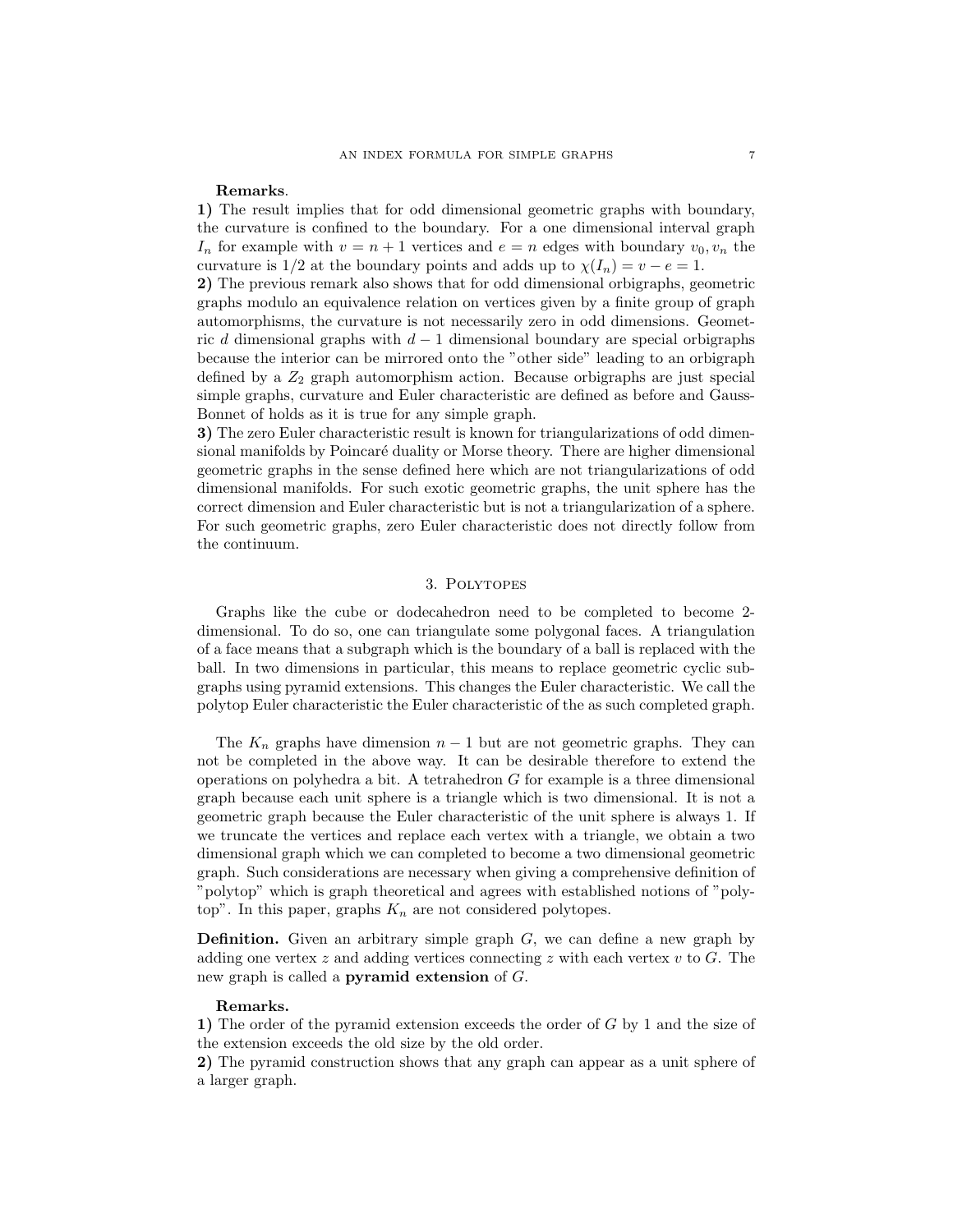Lemma 3. The pyramid construction defines from a d-dimensional geometric graph  $G$  a  $d + 1$  dimensional geometric graph. The extended graph always has Euler characteristic 1.

*Proof.* The construction changes the cardinalities as follows  $v_0$  changes to  $v_0 + 1$ and  $v_1$  changes to  $v_1 + v_0$ ,  $v_2$  becomes  $v_2 + v_1$  etc until  $v_d$  becomes  $v_d + v_{d-1}$  and  $v_{d+1} = 0$  becomes  $v_d$ .

Therefore,

$$
\chi(G') = \chi(G) + 1 - (v_0 - v_1 + \dots + (-1)^d v_d) = 1.
$$

**Examples.** The pyramid construction of a zero dimensional discrete graph  $P_n$ is a star graph, a tree. The pyramid construction of a cycle graph  $C_n$  is a wheel graph  $W_n$ . The pyramid construction of the complete graph  $K_n$  is the complete graph  $K_{n+1}$ .

**Definition.** A graph G is called a  $d$ -dimensional polytop, if we can find a finite sequence of completion steps such that the end product is a d-dimensional geometric graph  $G'$  called the **completion** of  $G$ . We require that the end product  $G'$  does not depend on the completion process. A single **completion step** takes a  $0 < k < d$ dimensional geometric subgraph of G and performs a pyramid construction so that it becomes a  $k + 1$  dimensional geometric graph.

## Remarks.

1) The subgraphs considered in the completion step need to have dimension smaller than d because otherwise, we could take any already d-dimensional geometric graph and add an other completion step and get a geometric graph of dimension  $d + 1$ . 2) The completion of a geometric graph is the graph itself. This can be seen by induction on dimension, because if we complete a subgraph, then we complete each unit sphere in that subgraph. In other words, a graph in which we can make a completion step is not geometric yet.

3) It follows that the completion of a completed graph  $G'$  is equal to  $G'$ .

**Definition.** The **polytop Euler characteristic** of a polytop  $G$  is defined as the Euler characteristic of the completed graph  $G'$ .

## Examples.

1) The polytop Euler characteristic of the cube is 2 because the completed graph has v = 14 vertices,  $e = 36$  edges and  $f = 24$  faces and  $v_0 - v_1 + v_2 = v - e + f = 2$ . The graph Euler characteristic was  $8 - 12 = -4$  due to the lack of triangles. The 6 squares are  $k = 1$ -dimensional subgraphs. The completion has added 6 faces of Euler characteristic 1 and we can count  $f_0 - f_1 + f_2 = 8 - 12 + 6 = 2$ . This is also an example to Proposition 5.

2) A wheel graph  $W_k$  with  $k \geq 4$  is a two-dimensional polytop because we can make a pyramid construction on the boundary which leads to a polyhedron. For  $G = W_4$ , the completed graph G' is the octahedron. Because the subgraph  $C_4$ which was completed is odd dimensional, the completion has increased the Euler characteristic to 2.

3) A two-dimensional graph  $G$  is called a geometric graph with boundary, if a vertex is either an interior point, where the unit sphere  $S(x)$  is a cyclic graph or a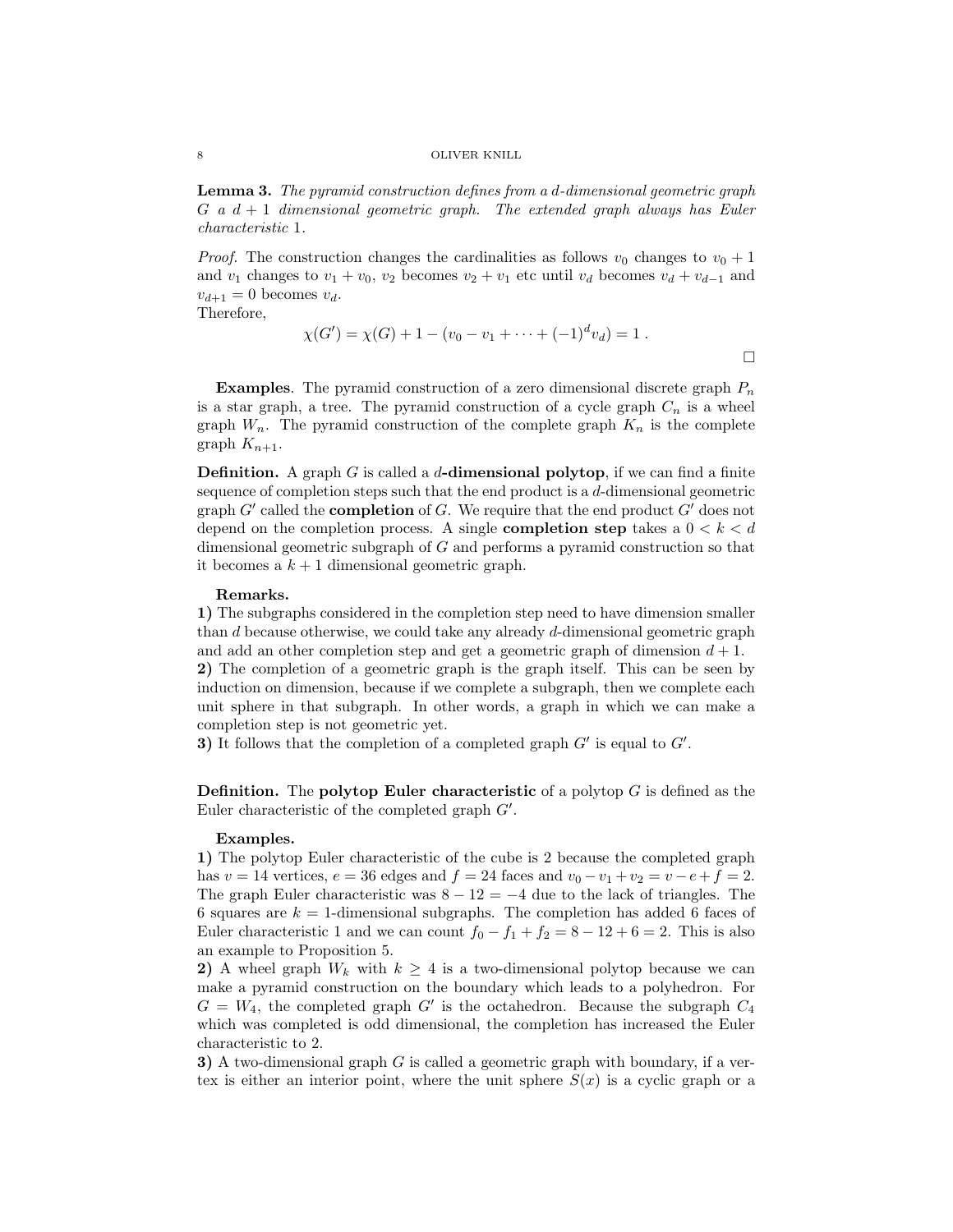boundary point, for which the unit sphere  $S(x)$  is an interval graph. The boundary of G is a one dimensional graph, a union of finitely many cyclic graphs. We can replace each of these with a corresponding wheel graph to get a geometric graph without boundary or what we call a geometric graph for short.

4) The complete graph  $K_n$  and especially the triangle  $K_3$  is not a polytop in the above sense. To enlarge the class of polytopes (but not done in this paper) if we would have to allow first the truncation of corners.

5) A hypercube  $K_2^4$  initially has  $v = 16$  vertices and  $e = 32$  edges but no triangles nor tetrahedral parts, so that the graph Euler characteristic is  $v-e = -16$ . To complete it, replace each of the 8 cubes with its completed two dimensional versions, then add 8 central points each reaching out to the 14 vertices of the completed two dimensional cubes, to get a 3 dimensional geometric graph. The polytop Euler characteristic is  $v - e + f - c = 0$  with  $v = 48$ ,  $e = 240$ ,  $f = 384$ ,  $c = 192$ . We could have computed the polytop Euler characteristic more quickly by counting faces. There are  $v = 16$  vertices,  $e = 32$  edges, and 24 square faces and 8 cubic faces. The polytop Euler characteristic is again  $16 - 32 + 24 - 8 = 0$ .

## 4. Product graphs

In this section we look at graph products of complete graphs  $K_n$  and show in Proposition 4 that if both have positive dimension, then the product graph is a polytop.

**Definition.** The graph product  $G \times H$  of two graphs  $G, H$  is a graph which has as the vertex set the Cartesian product of the vertex sets of  $G$  and  $H$  and where two new vertices  $(v_1, w_1)$  and  $(v_2, w_2)$  are connected if either

- i)  $v_1 = v_2$  and  $w_1, w_2$  are connected in H or
- ii)  $w_1 = w_2$  and  $v_1, v_2$  are connected in G.

## Examples.

1) Figure 3 shows for example the prism  $K_2 \times K_3$ .

2) The product graph of two cyclic graphs  $C_k \times C_l$  with  $k, l \geq 4$  is called a grid graph. It is a graph G of constant curvature  $-1$  with Euler characteristic  $\chi(G) = -kl$ . It can be completed by stellating the square faces to become a two dimensional graph with Euler characteristic 0.

**Definition.** A graph is called a d-dimensional face if it appears as a unit ball  $B_1(x)$  of a geometric d-dimensional graph G.

## Remark.

Since  $B_1(x)$  is the pyramid construction of  $S(x)$ , a d dimensional face always has Euler characteristic 1.

## Examples.

1) Every complete graph  $K_{d+1}$  is a d-dimensional face.

2) Given a  $d-1$  dimensional geometric graph G, then its pyramid extension G' is a d-dimensional face.

3) Every wheel graph  $W_n$  is a two dimensional face. Any two dimensional face is either a triangle  $K_3$  or a wheel graph  $W_n$  with  $n \geq 4$ .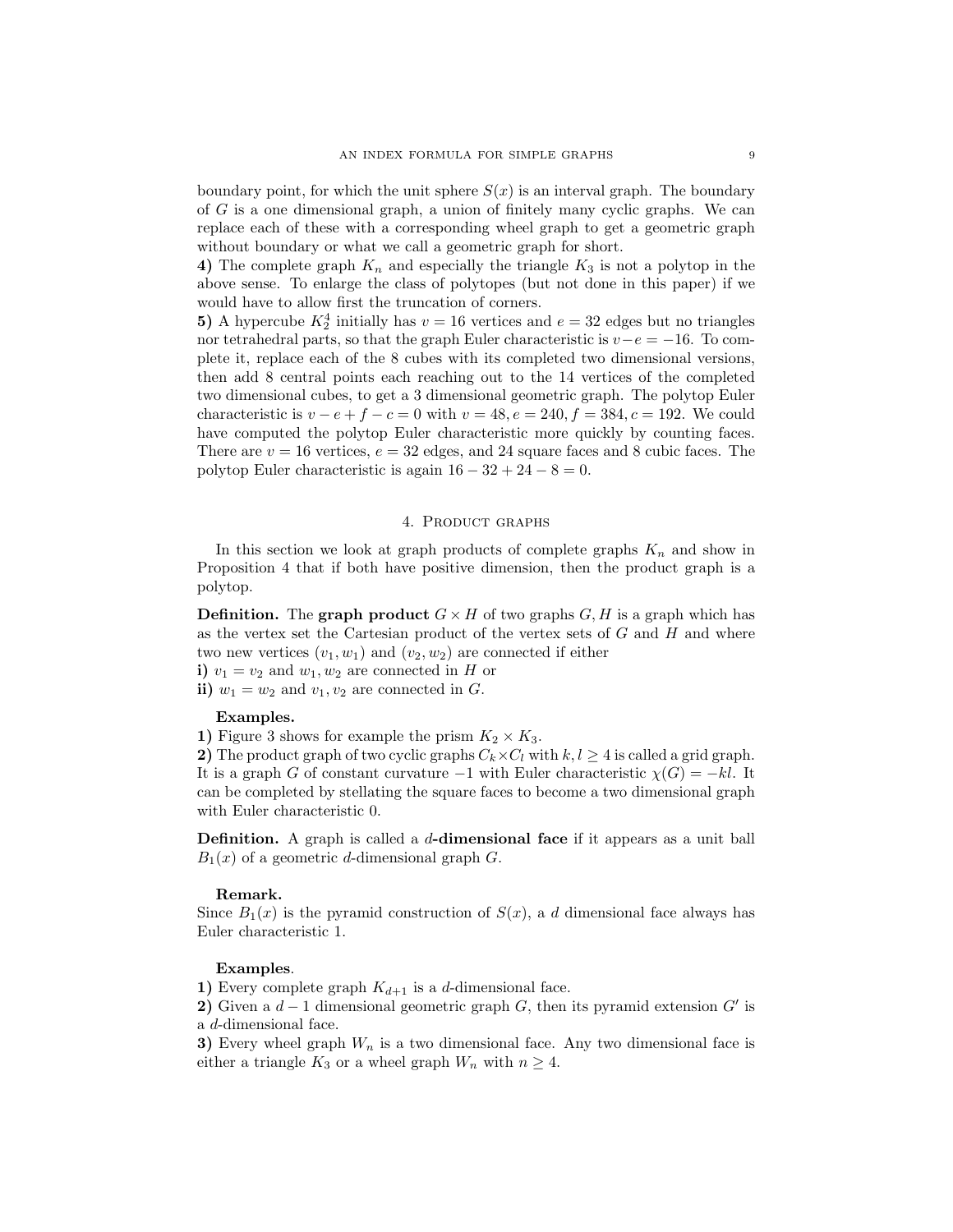

FIGURE 3. The left figure shows the graph  $K_2 \times K_3$  is a twodimensional polytop. The 3 faces with 4 vertices can be completed. The right figure shows the graph  $K_2 \times K_4$  which is a three dimensional polytop. To complete it, first complete the quadrilaterals, then complete the three dimensional spaces.

The next lemma tells that the product graph of two complete graphs is a polytop and that then an other pyramid construction of the completion renders it a face.

**Proposition 4.** For  $l, m > 0$ , the completion K' of the graph  $K_{l+1} \times K_{m+1}$  is a  $d = l + m - 1$ -dimensional polytop of graph Euler characteristic  $1 - (-1)^d$ . A further pyramid construction produces a l+m-dimensional face, a graph  $\overline{K}^{\prime}$  of Euler characteristic 1. If  $l = 0$  or  $m = 0$ , then  $K_{l+1} \times K_{m+1}$  is already a l+m-dimensional face of Euler characteristic 1.

*Proof.* For  $l, m = 1$ , we get  $K_2 \times K_2$ , where the product is a one dimensional square  $C_4$  which is already geometric. It is a polytop because the completion is unique. A pyramid construction produces the 2 dimensional wheel graph  $W_4$ .

To show the claim for general  $l, m$  we proceed by induction. Assume it is proven for  $(l, m)$  it is enough to cover the case  $(l + 1, m)$  since the other case  $(l, m + 1)$ is similar. For any subgraph  $H = K_{l+1}$  of  $K_{l+2}$ , we can by induction uniquely complete  $H \times K_{m+1}$  to become a  $l+m$  dimensional face. All these faces are part  $a l + m$  dimensional geometric graph. A further pyramid construction produces a  $l + m + 1$  dimensional face of Euler characteristic 1.

The examples  $K_2 \times K_3$  and  $K_2 \times K_4$  are shown in Figure (3). The graph  $K_2 \times K_3$ is a prism, a two dimensional geometric graph. A pyramid construction renders it into a three dimensional face.

We will now count faces in the  $(d-2)$ -dimensional geometric graph  $B<sub>f</sub>(x)$  which are obtained from a d-dimensional graph  $G = (V, E)$  and a function  $f: V \to \mathbf{R}$ . The graph  $B_f(x)$  is made of faces obtained from products  $K_k \times K_l$ , where  $k + l = d - 2$ . For example, if G is four dimensional, then each face in  $B_f(x)$  consists of triangles  $K_3 \times K_1$  and squares  $K_2 \times K_2$ . The dimension of  $B_f(x)$  is 2 and the Euler characteristic of each face is 1.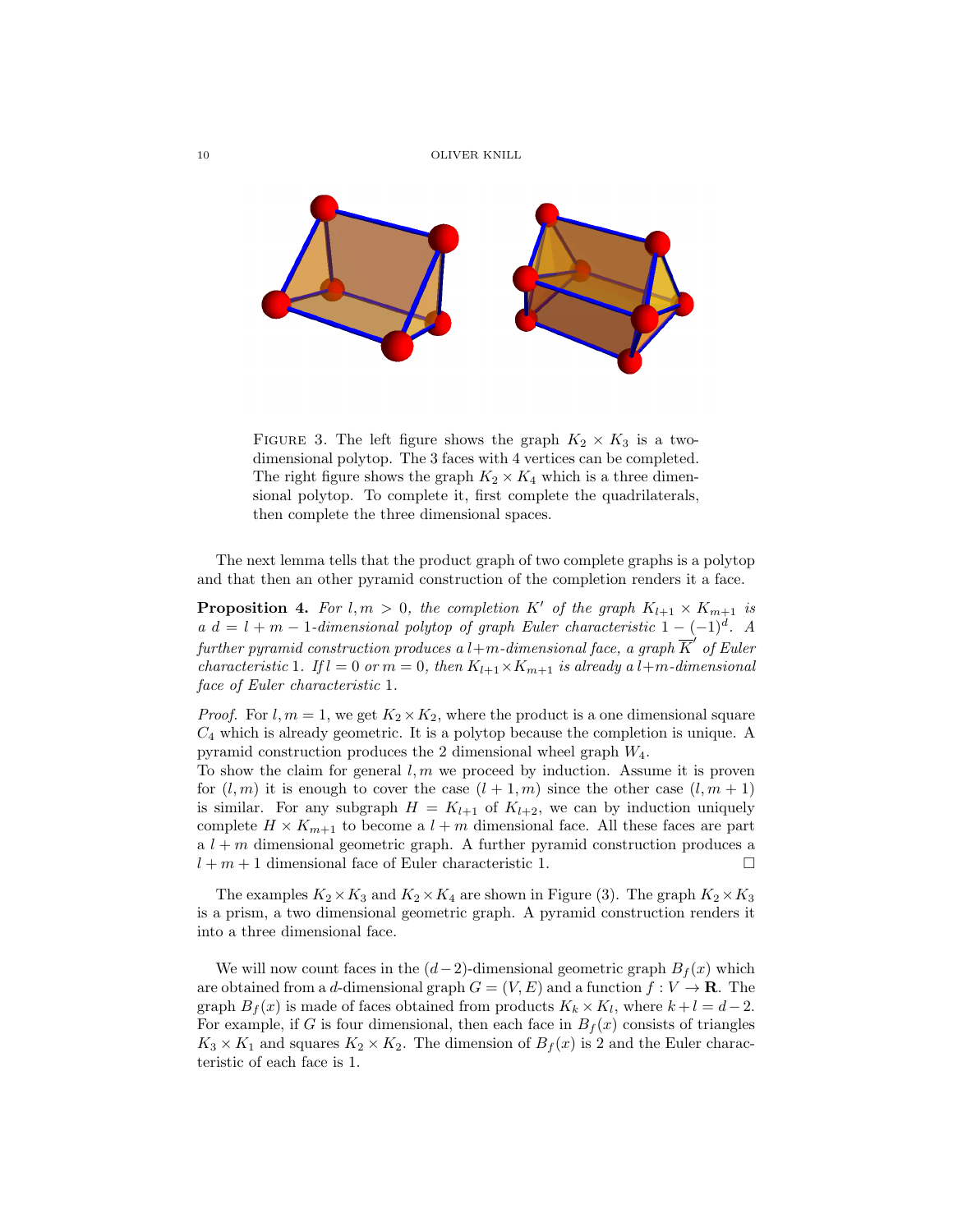

FIGURE 4. The left upper figure illustrates that every edge in  $G$ defines a point in  $G_f$ . The left lower figure illustrates that a mixed triangle in G defines an edge in  $G_f$ . The upper right figure shows the situation when only one of the vertices in the tetrahedron  $K_4$ have a different sign. This leads to a triangle in  $G_f$ . The lower right figure shows that if two have positive and two have negative sign, then we get a square  $K_2 \times K_2$  in  $G_f$ . We see in figure (2) examples of polyhedra which were obtained like that. All faces are triangles  $K_3 \times K_1 = K_3$  or squares  $K_2 \times K_2$ .



FIGURE 5. The  $W_4$  subgraphs  $K_5$  in  $S(x)$  define either tetrahedra  $K_4 \times K_1$  or prisms  $K_3 \times K_2$ . The  $W_5$  subgraphs  $K_6$  in  $S(x)$  define either  $K_5 \times K_1$  graphs or prisms  $K_4 \times K_2$  (not shown) or a product  $K_3 \times K_3$  which is a graph of order 9.

If G is a polytop with completion  $G'$ , the polytop Euler characteristic of G was defined as  $\chi(G')$ . The later can also be computed by counting faces:

**Proposition 5.** Assume  $G$  is a polytop with completion  $G'$  and assume that  $G'$  is even dimensional. If  $f_k$  is the number of k dimensional faces in  $G'$ , then

$$
\chi(G') = \sum_{i=0}^{\infty} (-1)^k f_k .
$$

*Proof.* The Euler characteristic  $\chi(G')$  is a sum  $\sum_{k}(-1)^{k}v_{k}$ , where  $v_{k}$  counts the complete subgraphs  $K_{k+1}$  of G'. Every k-dimensional face has Euler characteristic 1. Counting the  $K_{k+1}$  subgraphs of the completed graph  $G'$  gives the same result as counting the number  $f_k$  of k-dimensional faces with  $(-1)^k f_k$ . When writing the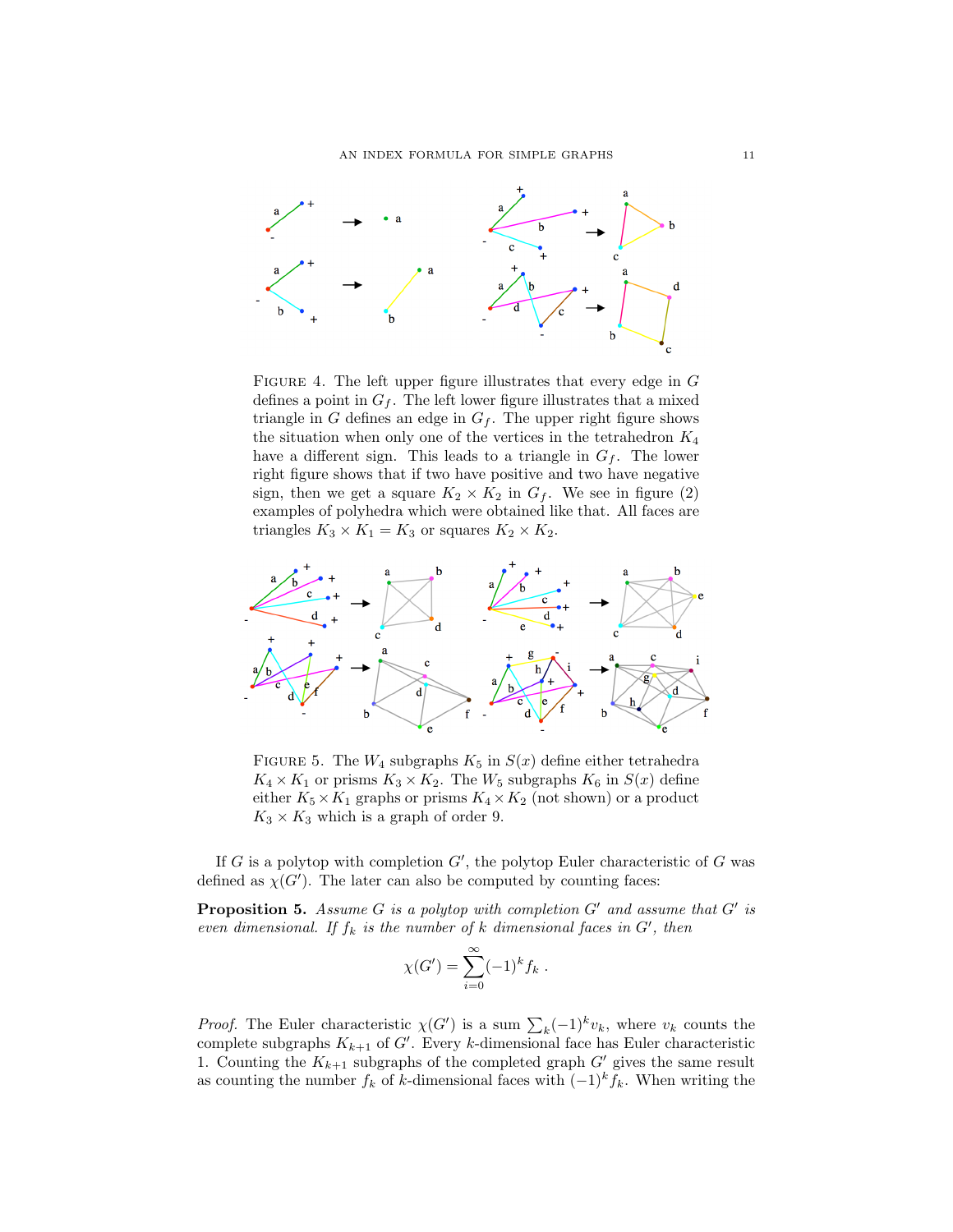Euler characteristic 1 of each face as an alternating sum of cardinalities of complete subgraphs, we double count each boundary of a face. But each of these boundaries are geometric  $2d-1$  dimensional graphs with Euler characteristic 0 if G was even dimensional.  $\Box$ 

**Example:** the dodecahedron G has the graph Euler characteristic  $\sum_{k=0}^{\infty}(-1)^{k}v_{k} =$  $20 - 30 = -10$  because there are no triangles. The graph G is a "sphere with 12" holes". The polytop Euler characteristic is  $32 - 90 + 60 = 2$  because the two dimensional completed graph G' has  $20 + 12 = 32$  vertices,  $30 + 60 = 90$  edges and  $5 \cdot 12 = 60$  triangles so that the polytop Euler characteristic is  $\chi(G') = 2$ . This is the Euler characteristic which Descartes has counted:  $f_0 = 20, f_1 = 30, f_2 = 12$  and  $\chi(G') = 20-30+12 = 2$ . In this example, each face is a wheel graph  $W_5$  with 6 vertices, 10 edges and 5 triangle. Each double counted boundary is the cyclic graph  $C_5$ .

This concludes the graph theoretical definitions of dimension, geometric graph, completion, polytop, face, Euler characteristic and polytop Euler characteristic.

# 5. THE GRAPH  $G_f$

In this section we define for a general graph  $G = (V, E)$  and any function  $f: V \to R$  a new graph  $G_f$ . We will see that if G is geometric of dimension d then  $G_f$  has a completion which is geometric of dimension  $d-1$ . The graph  $G_f$ is a discrete analogue of the "hyper surface"  $\{f = 0\} = f^{-1}(0)$  in a Riemannian manifold M. The vertices of  $G_f$  consist of edges of G, where f changes sign. The edges of  $G_f$  are triangles of G in which f takes different values. We will see that while the new graph  $G_f$  is not geometric, it can be completed to become geometric.

Given a graph  $G = (V, E)$  and a function  $f : V \to R$  which is nowhere zero, we can partition the vertex set V into two sets  $V_f^+ = \{x \mid f(x) > 0\}$  and  $V_f^- =$  ${x | f(x) < 0}$  of cardinality s and t.

**Definition.** A subgraph  $H$  of  $G$  is called **mixed**, if it contains both vertices from  $V_f^+$  and  $V_f^-$ .

Two mixed edges in a triangle forces the triangle to be mixed and the third edge to be not mixed. Every mixed triangle of G therefore has exactly 2 edges in  $V_f^+$  or two edges in  $V_f^-$ .

**Definition.** Given an simple graph  $G = (V, E)$  and a nonzero function f on V, a new **hypersurface graph**  $G_f$  is defined as follows:

- The vertices of  $G_f$  are the mixed edges of  $G$ .
- The edges of  $G_f$  are the mixed triangles in  $G$ .

Each mixed triangle connects exactly two mixed edges.

## Examples:

1) If G is the octahedron and the function is positive on two antipodal points and negative everywhere else, then  $G_f$  is the union of two cyclic graphs  $C_4$ . If f is positive everywhere or negative everywhere, then  $G_f$  is empty. If f is positive only on one vertex, then  $G_f$  is a cyclic graph  $C_4$ . We can also realize  $C_6$ . Because G is a Hamiltonian graph, we can find a coloring so that  $G_f = C_8$ .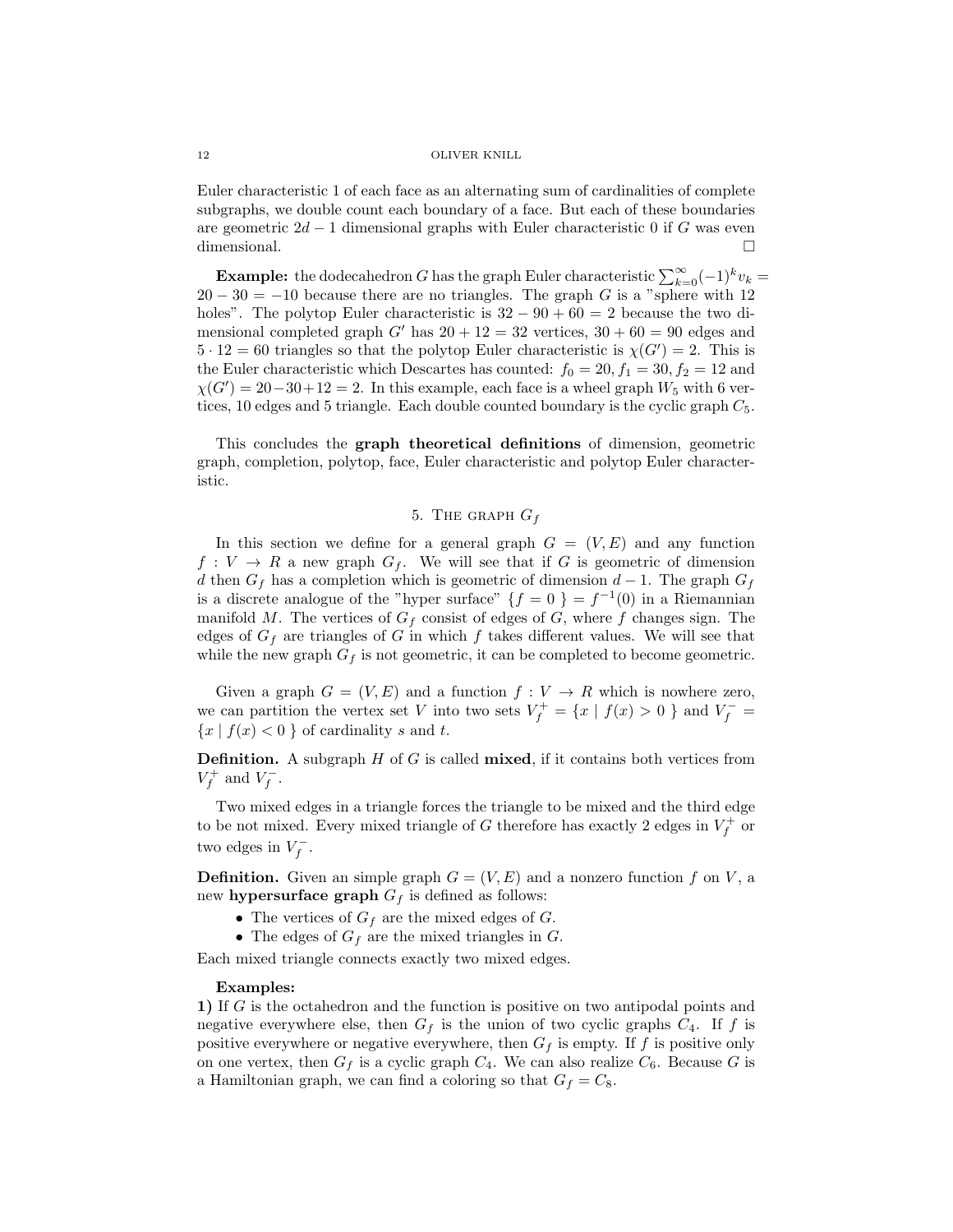

FIGURE 6. The figure shows the graph  $G_f$  for two random graphs G in the Erdös-Renyi probability space  $G(40, 0.3)$ . The function f was also chosen randomly. The dimension of  $G_f$  tends to be smaller than  $\dim(G)-1$ . For geometric graphs of dimension d, the dimension of the completion of  $G_f$  is exactly  $d-1$ .

2) If  $G = K_3$  and  $s = 1$  or  $s = 2$  then  $G_f = K_2 \times K_1$  which is  $K_2$ . 3) If  $G = K_4$  and  $s = 1$  or  $s = 3$  then  $G_f = K_3$ . If  $s = t = 2$ , then  $G_f = K_2 \times K_2$ . 4) If  $G = K_5$  then we have a tetrahedron with  $4 = \binom{4}{1}$  vertices if  $s = 1$  or  $t = 1$ . If  $s = 2$  or  $s = 3$  we have a prism with 6 vertices.

5) For  $G = K_6$  and  $s = 2$  or  $s = 4$  we have 8 vertices in  $B_f$ . It is a prismatic graph connecting two tetrahedra. If  $s = 3$ , we have 9 vertices and 18 edges. This is  $K_3 \times K_3$ .

The next lemma tells that any hypersurface graph  $G_f$  of a complete graph  $K_k$ is a product of two complete graphs. It is therefore either a complete graph or a polytop as defined in the last section.

**Lemma 6.** For a complete graph  $G = K_k = (V, E)$  and any nonzero function  $f: V \to R$ , the graph  $G_f$  is isomorphic to the graph product  $K_s \times K_t$ , where  $s = |V_f^+|$  and  $t = |V_f^-|$ . The graph  $G_f$  is a polytop in this case.

*Proof.* Use induction with respect to in  $k$ . The induction starts at  $K_2$ , where for  $s = t = 1$ , the graph  $G_f$  is  $K_1$ . Assume the claim is settled for k and all  $s+t = k$ . Take now  $G = K_{k+1}$  and s, satisfying  $s+t = k+1$ . To use the induction assumption, we assume v is the additional vertex added to  $K_k$  to get  $K_{k+1}$ . We can assume  $f(v) > 0$  because the other case is similar. Let  $v_1, \ldots, v_{s+1}$  be the vertices in  $V_+$  and let  $w_1, \ldots, w_t$  be in  $V_-\$ . We want to show that the new graph  $G_f$  is  $K_{s+1} \times K_t$ . The graph  $G_{f,k}$  defined by  $K_k$  is a subgraph of  $G_{f,k+1}$  the graph defined by  $K_{k+1}$ . We additionally have got t new vertices  $(v, w_j)$  in  $G_f$ . The order of  $G_f$  and  $K_{s+1} \times K_t$  are the same. The new graph gets new edges  $(v, v_i, w_j)$  which connect all the  $s \cdot t$  old vertices  $(v_i, w_j)$  with the new t vertices  $(v, w_j)$ . There are no connections between the new vertices in the same was as  $K_s \times K_t$  is extended to  $K_{s+1} \times K_t$ .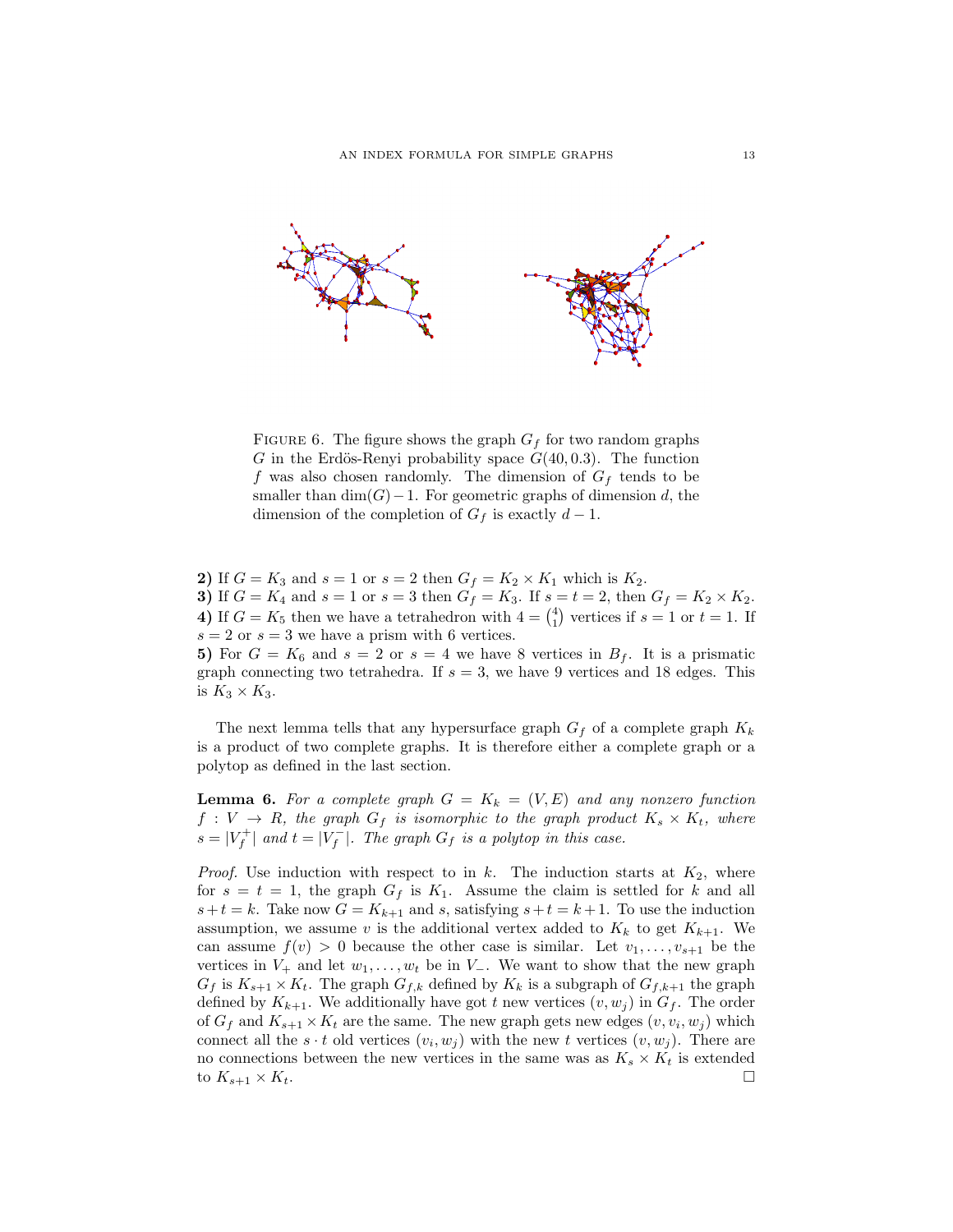We have now seen that for any d-dimensional geometric graph and any nonzero function f, the graph  $G_f$  is a polytop which can be completed to become a  $(d-1)$ dimensional geometric graph. For  $d = 1$ , this can be seen easily because a one dimensional geometric graph has no triangles and the graph  $G_f$  has no edges and the dimension of  $G_f$  therefore is uniformly 0. For a two-dimensional geometric graph, the graph  $G_f$  is a union of closed cycles. Some notation:

**Definition.** For unit spheres  $G = S(x)$  and injective f we use the name  $A_f(x)$  for the graph  $S(x)_{g}$  with  $g(y) = f(y) - f(x)$ . The injectivity of f implies that g is nonzero. We denote by  $B_f(x)$  the completion of  $A_f(x)$ .

6. The index formula

The main result in this paper is:

**Theorem 7** (Index formula). If  $G = (V, E)$  is a simple graph and f is an injective function on V then

$$
j_f(x) = [1 - \chi(S(x))/2 - \chi(B_f(x))]/2.
$$

The proof of Theorem 7 is given below. First a lemma:

**Lemma 8** (Counting  $W_k$ ). The number  $W_k$  of mixed k-dimensional simplices  $K_{k+1}$ in G satisfies the formula

$$
\chi(G'_f) = W_1 - W_2 + W_3 - \cdots - W_{2d} ,
$$

where  $G'_f$  is the completion of  $G_f$ .

*Proof.* We know that each face is of the form  $K_s \times K_t$  with  $s + t = k$  which can be completed. The faces of an odd dimensional geometric polytop  $G_f$  fit together and form a completed polytop  $G'_f$ . Therefore, the sum  $W_1-W_2+W_3-\cdots+(-1)^{2d-1}W_{2d}$ the polytop Euler characteristic of  $G_f$  which is  $\chi(G'_f)$ . See Proposition 5.

**Corollary 9.** If  $G = (V, E)$  is a d dimensional geometric graph, then

$$
\chi(G) = \sum_{x} (1 + (-1)^{d})/2 - \chi(B_f(x))/2.
$$

Especially,

$$
\chi(G) = -\sum_{x \in V} \chi(B_f(x))/2
$$

for odd dimensional graphs G and

$$
\chi(G) = \sum_{x \in V} 1 - \chi(B_f(x))/2
$$

for even-dimensional graphs G

Here is the proof of Theorem 7:

Proof. Adding

$$
i_f^-(x) = (1 - \chi(S^-(x)))
$$

and

$$
i_f^+(x) = (1 - \chi(S^+(x)))
$$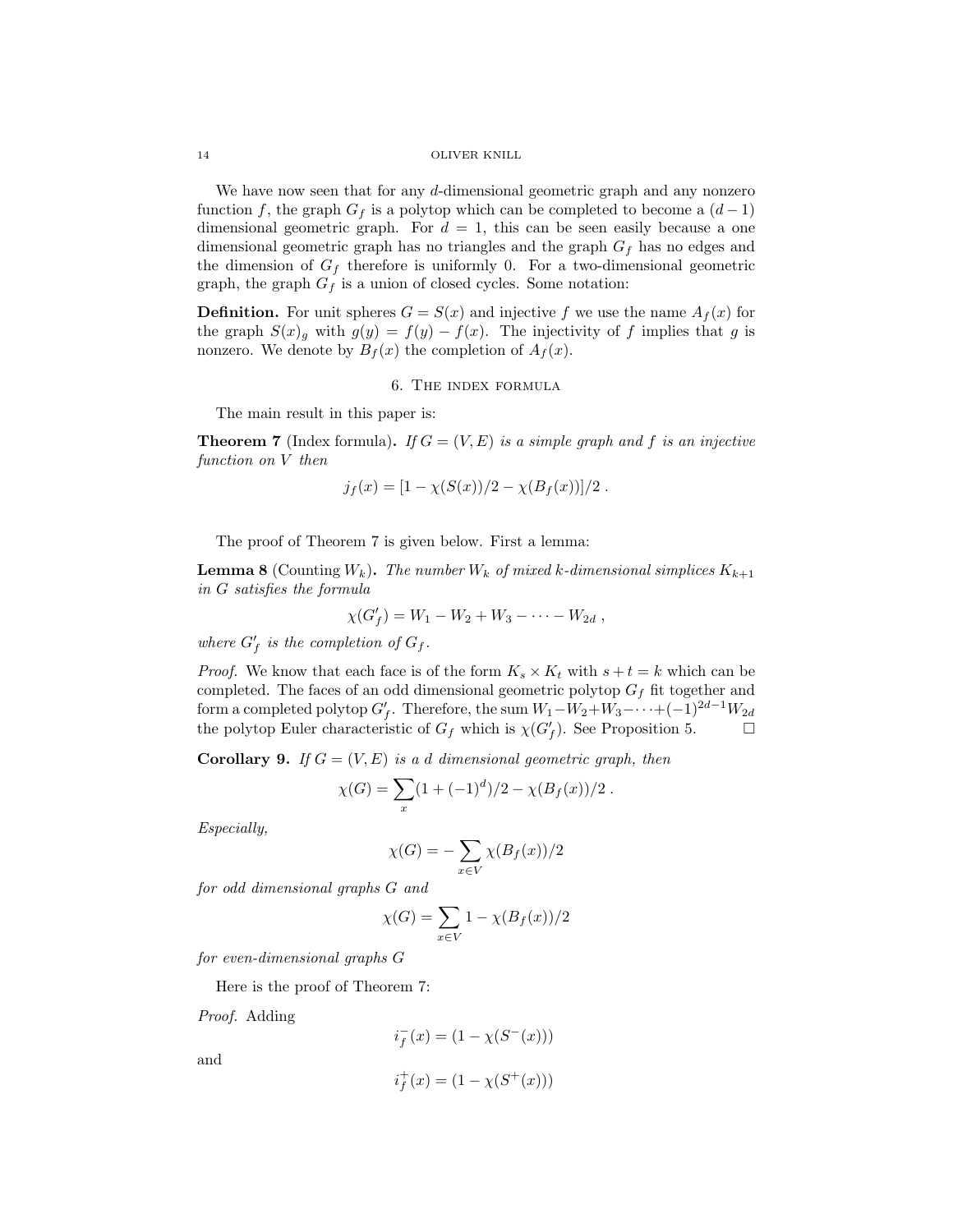gives

$$
2j_f(x) = [2 - \chi(S^-(x)) - \chi(S^+(x))] = 2 - \chi(S(x)) - \sum_{k=1}^{\infty} (-1)^k W_k(x).
$$

By Lemma 8 applied to the sphere  $S(x)$ , we see that  $\sum_{k=1}^{\infty}(-1)^kW_k(x)$  is the polytop Euler characteristic of  $S(x)_{f} = A_{f}(x)$  which is equal to  $\chi(B_{f}(x))$ . It follows that

$$
j_f(x) = 1 - \chi(S(x))/2 - \chi(B_f(x))/2.
$$

The proof of Corollary 9 follows immediately:

*Proof.* Use Theorem 7 and the assumption  $\chi(S(x)) = 1 - (-1)^d$  if G is d dimensional.  $\Box$ 

Now the proof of the Theorem 1:

Proof. We use induction with respect to d. Assume we know that the symmetric index  $j_f(x)$  is zero everywhere for all  $(d-2)$ -dimensional graphs. Then the Euler characteristic of any  $d-2$  dimensional geometric graph is zero by Poincaré-Hopf

$$
\sum_{x \in V} j_f(x) = \chi(G) .
$$

Because the dimension d is odd, we have  $\chi(S(x)) = 2$  so that  $1 - \chi(S(x))/2 = 0$ . The sum simplifies therefore to

$$
2j_f(x) = -\sum_{k=1}^{\infty} (-1)^k W_k(x)
$$

which is of course a finite sum. By Lemma 8, this is the polytop Euler characteristic of a  $(d-2)$ -dimensional polytop and so zero by induction.  $□$ 

## Examples:

1) For the 3D cross polytop (the pyramid construction of an octahedron), we have  $v_0 = 8, v_1 = 24, v_2 = 32, v_3 = 16$  with  $\chi = v_0 - v_1 + v_2 - v_3 = 0$ . and  $V_0 = 6, V_1 =$  $12, V_2 = 8$  at every vertex x. The curvature by definition is

$$
K(x) = V_{-1}/1 - V_0/2 + V_1/3 - V_2/4 = 1 - 6/2 + 12/3 - 8/4 = 1 - 3 + 4 - 2 = 0.
$$

2) For a 5D cross polytop G, with  $v_0 = 12$  vertices,  $v_1 = 60$  edges,  $v_2 = 160$ triangles and  $v_3 = 240$  tetrahedra and  $v_4 = 192$  spaces and  $v_5 = 64$  halls. The Euler characteristic is  $12 - 60 + 160 - 240 + 192 - 64 = 0$ . We can compute  $W_k$ data for a typical function f and check that  $\sum_{v \in V} \sum_{k=1}^{5} (-1)^{k+1} W_k(v) = 0$ .

## Appendix A

Here are the proofs of the three preprints [62, 64, 65]. The index expectation result appears here slightly generalized in that the probability measure on functions is allowed to have a general continuous distribution. Let  $v_k$  the number of complete  $K_{k+1}$  subgraphs in G. Denote by  $V_k(x)$  the number of  $K_{k+1}$  subgraphs in the sphere  $S(x)$  with the convention  $V_{-1}(x) = 1$ .

**Lemma 10** (Transfer equations).  $\sum_{x \in V} V_{k-1}(x) = (k+1)v_k$ .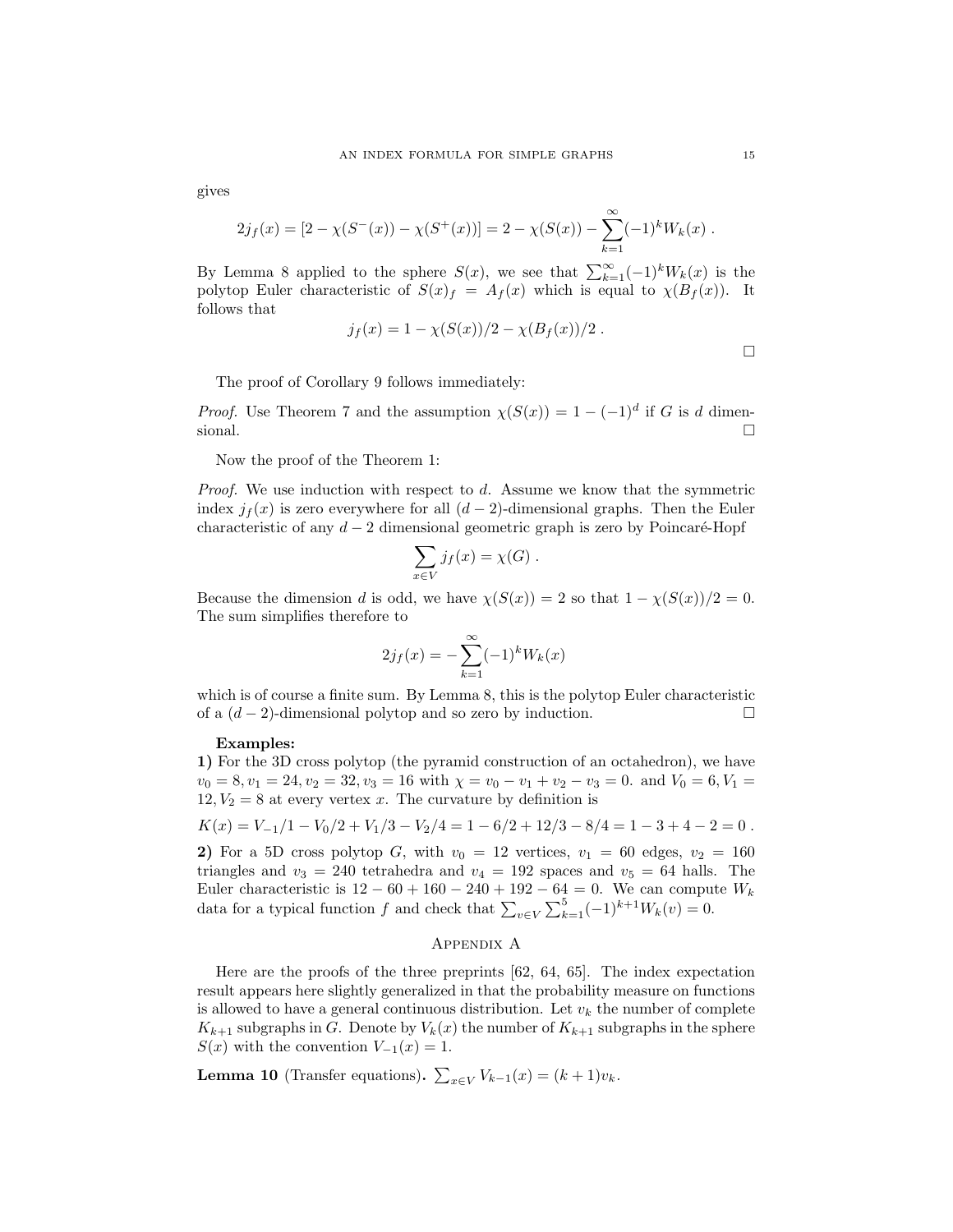*Proof.* This generalizes Euler's hand shaking lemma  $\sum_{x \in V} V_0(x) = 2v_1$ : Draw and count handshakes from every vertex to every center of any k-simplex in two different ways. A first count sums up all connections leading to a given vertex, summing then over all vertices leading to  $\sum_{x \in V} V_{k-1}(x)$ . A second count is obtained from the fact that every simplex has  $k + 1$  hands reaching out and then sum over the simplices gives  $(k + 1)v_k$  handshakes.

Define curvature at a vertex x as  $K(x) = \sum_{k=0}^{\infty} (-1)^k \frac{V_{k-1}(x)}{k+1}$ .

**Theorem 11** (Gauss-Bonnet).  $\sum_{x \in V} K(x) = \chi(G)$ .

*Proof.* From the definition  $\sum_{x \in V} K(x) = \sum_{x \in V} \sum_{k=0}^{\infty} (-1)^k \frac{V_{k-1}(x)}{k+1}$  we get by (10)

$$
\sum_{x \in V} K(x) = \sum_{k=0}^{\infty} \sum_{x \in V} (-1)^k \frac{V_{k-1}(x)}{k+1} = \sum_{k=0}^{\infty} (-1)^k v_k = \chi(G) .
$$

Given f, let  $W_k(x)$  denote the number of all mixed k simplices in the sphere  $S(x)$ , simplices for which  $f(y)$  takes both values smaller and larger than  $f(x)$ .

**Lemma 12** (Intermediate equations).  $\sum_{x \in V} W_k(x) = k v_{k+1}$ 

*Proof.* For each of the  $v_{k+1}$  simplices  $K_{k+2}$  in G, there are k vertices x which have neighbors in  $K_{k+2}$  with both larger and smaller values. For each of these k vertices x, we can look at the unit sphere  $S(x)$  of v. The simplex  $K_{k+2}$  defines a k-dimensional simplex  $K_{k+1}$  in that unit sphere. Each of them adds to the sum  $\sum_{x \in V} W_k(x)$  which consequently is equal to  $kv_{k+1}$ .

Define 
$$
i_f(x) = 1 - \chi(S_f^-(x))
$$
, where  $S_f^-(x) = \{y \in S(x) | f(y) < f(x) \}$ .

**Lemma 13** (Index stability). The index sum  $\sum_{x \in V} i_f(x)$  is independent of f.

*Proof.* Deform f at a vertex x so that only for  $y \in S(x)$ , the value  $f(y) - f(x)$ changes from positive to negative. Now  $S^-(x)$  has gained a point y and  $S^-(y)$ has lost a point. To show that  $\chi(S^{-}(x)) + \chi(S^{-}(y))$  stays constant, show that  $V_k^+(x) + V_k^-(y)$  stays constant, Since  $i(x) = 1 - \sum_k (-1)^k V_k^-(x)$ , the lemma is proven if  $V_k^-(x) + V_k^-(y)$  stays constant. Let  $U_k(x)$  denote the number of  $K_{k+1}$ subgraphs of  $S(x)$  which contain y. Similarly, let  $U_k(y)$  denote the number of  $K_{k+1}$ subgraphs of  $S(y)$  which do not contain x but are subgraphs of  $S^-(y)$  with x. The sum of  $K_{k+1}$  graphs of  $S^-(x)$  changes by  $U_k(y) - U_k(x)$ . Summing this over all vertex pairs  $x, y$  gives zero.

**Theorem 14** (Poincaré-Hopf).  $\sum_{x \in V} i_f(x) = \chi(G)$ .

*Proof.* The number  $V_k^-(x)$  of k-simplices  $K_{k+1}$  in  $S^-(x)$  and the number  $V_k^+(x)$ of k-simplices in  $S^+(x)$  are complemented within  $S(x)$  by the number  $W_k(x)$  of mixed k-simplices. By definition,  $V_k(x) = W_k(x) + V_k^+(x) + V_k^-(x)$ . By Lemma 13, the index  $i_f(x)$  is the same for all injective functions  $f: V \to \mathbf{R}$ . Let  $\chi'(G) =$  $\sum_{x \in V} i_f(x)$ . By the symmetry  $f \leftrightarrow -f$  switching  $S^+ \leftrightarrow S^-$ , we can prove  $2v_0$  –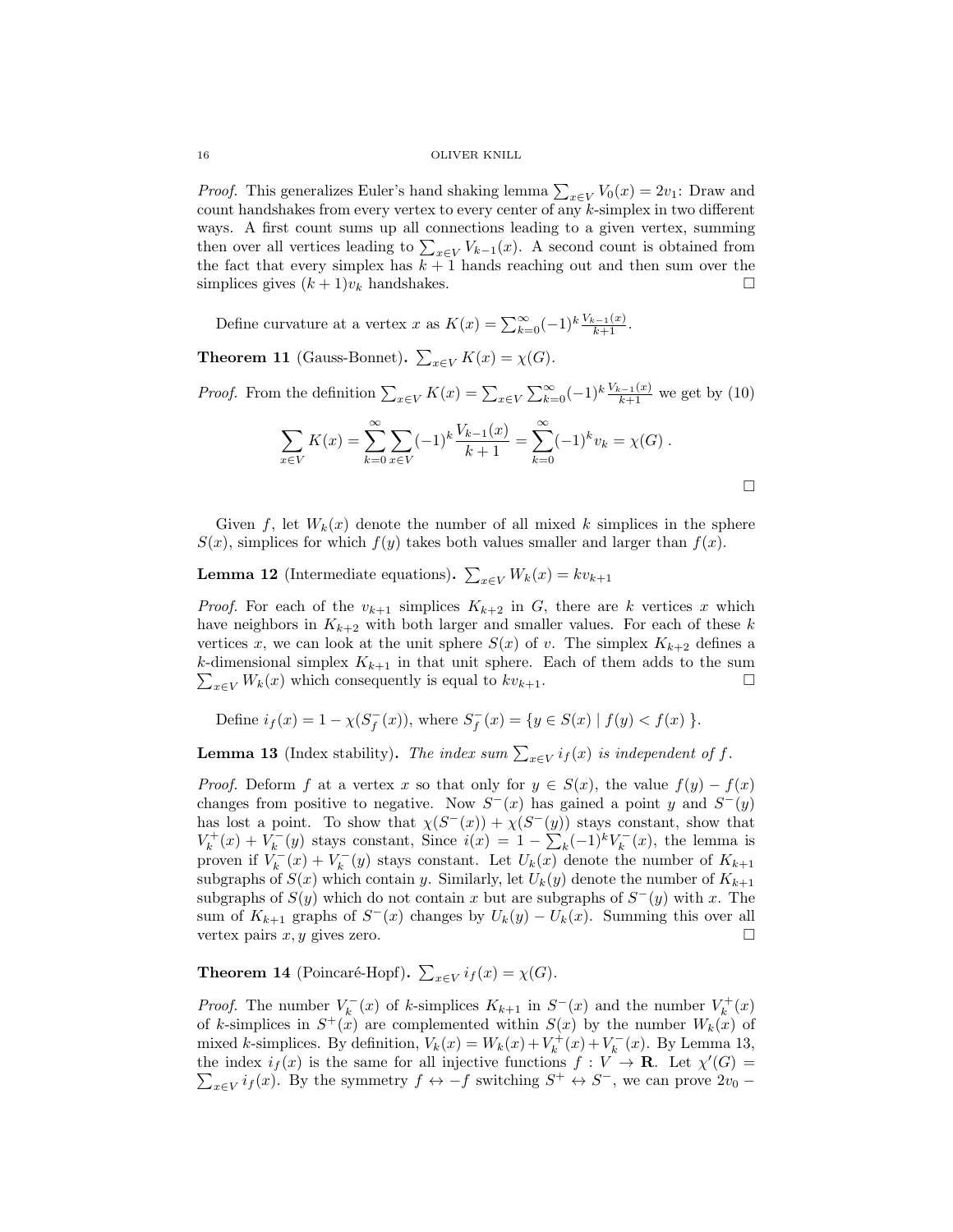$$
\sum_{x \in V} \chi(S^+(x)) + \chi(S^-(x)) = 2\chi'(G) \text{ instead. Lemma 10 and Lemma 12 give}
$$
\n
$$
\chi'(G) = v_0 + \sum_{k=0}^{\infty} (-1)^k \sum_{x \in V} \frac{V_k^-(x) + V_k^+(x)}{2} = v_0 + \sum_{k=0}^{\infty} (-1)^k \sum_{x \in V} \frac{V_k(x) - W_k(x)}{2}
$$
\n
$$
= v_0 + \sum_{k=0}^{\infty} (-1)^k \frac{(k+2)v_{k+1} - kv_{k+1}}{2} = v_0 + \sum_{k=1}^{\infty} (-1)^k v_k = \chi(G) .
$$

Define a probability space  $\Omega$  of all functions from V to **R**, where the probability measure is the product measure and where  $f(x)$  has a continuous distribution. The later assures that injective functions have probability 1. Denote by  $E[X]$  the expectation of a random variable X on  $(\Omega, P)$ .

**Lemma 15** (Clique stability). For all  $x \in V$  and all  $k \geq 0$ ,

$$
E[V_{k-1}^{-}(x)] = \frac{V_{k-1}(x)}{k+1}.
$$

*Proof.* Since  $V_{k-1}(x)$  is the number of  $K_k$  subgraphs of  $S(x)$  and every node is knocked off with probability p, we have  $V_{k-1}^{-}(x) = p^k V_{k-1}(x)$ . The statement in the lemma is proven if we integrate this from 0 to 1 with respect to  $p$ .

**Theorem 16** (Index expectation = curvature). For every vertex x, the expectation of  $i_f(x)$  is  $K(x)$ :

$$
E[i_f(x)] = K(x) .
$$

Proof.

$$
E[1 - \chi(S^-(x))] = 1 - \sum_{k=0}^{\infty} (-1)^k E[V_k^-(x)] = 1 + \sum_{k=1}^{\infty} (-1)^k E[V_{k-1}^-(x)]
$$
  
= 
$$
1 + \sum_{k=1}^{\infty} (-1)^k \frac{V_{k-1}(x)}{(k+1)} = \sum_{k=0}^{\infty} (-1)^k \frac{V_{k-1}(x)}{(k+1)} = K(x).
$$

The curvature function  $K(x)$  can depend on the probability measure P of functions but does not if the function values at different vertices are independent.

## Appendix B

Here are some references.

Poincaré proved the index theorem in the eighth chapter of [86]. Hopf extended it to arbitrary dimensions in [54] and mentions that Hadamard had stated the result without proof in 1910. [71] mentions some contribution of Brouwer. The result has been generalized by Morse to manifolds with boundary, where the vector field is directed inwards at the boundary [74] and generalized further in [90, 60]. More about the history of Poincaré-Hopf is contained in [97, 71, 13, 44, 53].

The index of a vector field traces back to a winding number defined by Cauchy in 1831 for holomorphic functions. Cauchy in 1937 generalized the notion to differentiable self maps of the plane. Kronecker generalized the index to  $C^1$  maps of  $R^n$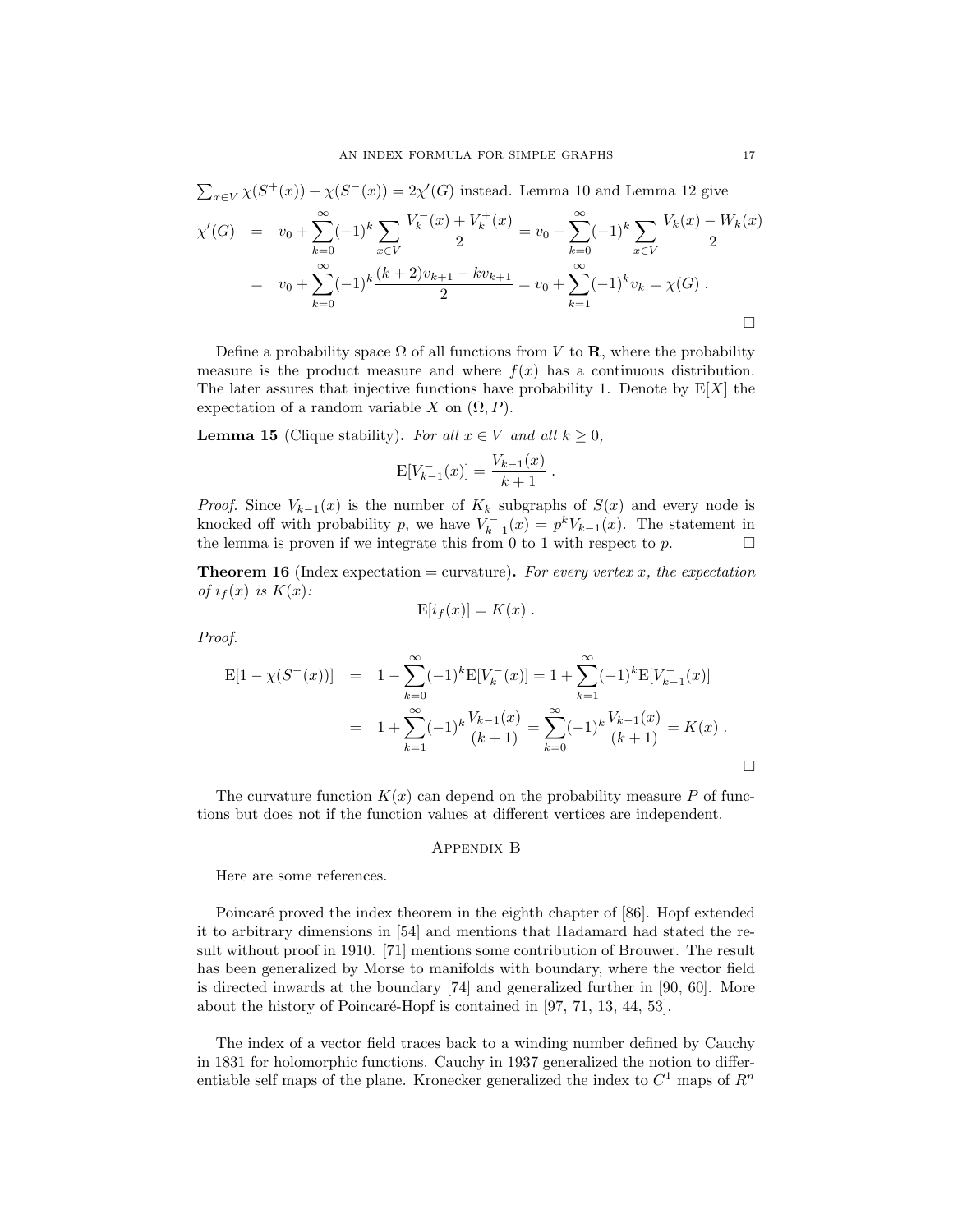in 1869 [30]. The index of a vector field at an isolated singularity  $p$  is traditionally defined as the degree of the self map  $x \to F(p + \epsilon x)/|F(p + \epsilon x)|$  on the sphere. The degree of a continuous map  $f: N \to N$  was first defined topologically in [14] and can be traced back to Kronecker [44]. It can for smooth maps be computed as  $\sum_{y \in f^{-1}(x)} sign(det(df(y)))$  at a regular value x.

The Euler curvature for Riemannian manifolds was first defined by Hopf in his 1925 thesis for hypersurfaces [54, 18] where it is the product of the product n principal curvatures. The general definition is due to Allendoerfer [4] and independently by [37] for Riemannian manifolds embedded in an Euclidean space. Since we know today that this includes all Riemannian manifolds, the Allendoerfer-Fenchel is the general definition. It is also called Lipschitz-Killing curvature [100] or Euler curvature. It is now part of a larger frame work, the Euler class being one of the characteristic classes.

The first higher dimensional generalization of Gauss-Bonnet was obtained by Hopf (and earlier by Dyck in a special case in 1888 [85, 44]) for compact hypersurfaces in  $R^{2n+1}$  who showed that the degree of the normal map of a hypersurface is  $\chi(M)/2$  [97], a formula which can be seen topological since it does not involve curvature. Gauss-Bonnet in higher dimensions was obtained first independently by Allendoerfer [4] and Fenchel [37] for surfaces in Euclidean space using tube methods and extended jointly by Allendoerfer and Weil [3] to closed Riemannian manifolds which from modern perspective is the full theorem already thanks to the Nash's embedding theorem (i.e. [49]). Chern gave the first intrinsic proof in [17]. The proof is given in [45, 97, 85]. See [25, 93] for a textbook versions of Patodi's proof using Witten's deformed Laplacian. Gauss-Bonnet has a long history. Special cases (see [43]) are the fact known by ancient Greeks that the sum of the angles in a triangle are  $\pi$ , Descartes lost theorem about the sum of the polyhedral curvatures in a convex polyhedron or Legendre's theorem stating that the sum of the angles in a spherical triangle in a unit sphere is  $\pi$  plus the area of the triangle. Gauss generalized this Harriot-Girard theorem [73] to geodesic triangles on a surface proving that the integral of Gauss curvature over the interior is the angle defect. For expositions of polyhedral Gauss-Bonnet results see [87, 6]). By triangularization, this Gauss-Formula leads to Gauss-Bonnet too [97].

Discrete differential geometry is useful in many parts of mathematics like computational geometry [28, 8], the analysis of polytopes [94, 22, 47, 57], integrable systems [11], networks [20, 78, 103]. computer graphics or computational-numerical methods [26, 82, 105].

For Morse theory see [70, 71, 72] or any differential geometry textbook like [48, 97, 53, 51, 31, 101, 58, 9, 67]. A discrete Morse theory for cell complexes which is closer to classical differential geometry is developed in [39, 40]. There, Morse theory is built for simplicial complexes. It is close to classical Morse theory and many classical results like the Reeb's sphere theorem is proven in this framework. The theory has concrete applications in graph theory.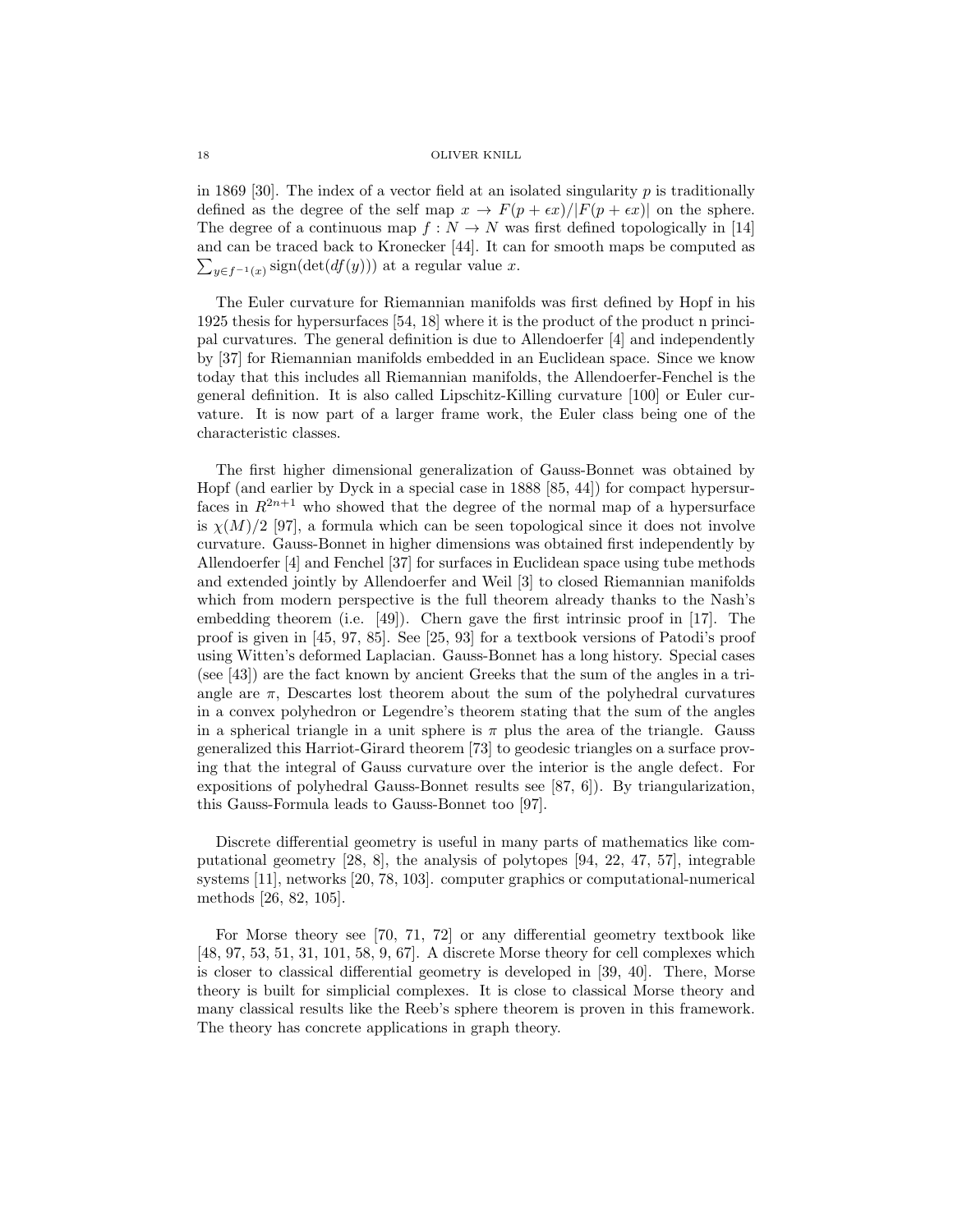Discrete differential geometry is used also in gravitational physics [27, 91, 24, 42, 75] and statistical mechanics [16] and other parts [27]. The elementary approach to discrete differential geometry followed here is graph theoretical [12, 7, 19] and therefore different from the just mentioned approaches which include more structure, usually structure from Euclidean embeddings like angles or lengths. These concepts are always related because any simplicial complex defines a graph and conversely, graph are embedded in Euclidean space to model geometric objects there. Setting things up purely graph theoretically can reveal how much is combinatorial and independent of Euclidean embeddings.

Discrete curvature is by Higushi traced back to a combinatorial curvature defined in [46]. [Added May 4, 2012: the formula  $K(p) = 1 - V_1(p)/6$  and for graphs on the sphere appears in [88, 89], where it is also pointed out that  $\sum_{p} K(p) = 2$ is Gauss-Bonnet formula.] It is there up to normalization defined by  $K(p)$  =  $1 - \sum_{j \in S(p)} (1/2 - 1/d_j)$ , where  $d_j$  are the cardinalities of the neighboring face degrees for vertices j in the sphere  $S(p)$ . For two dimensional graphs, where all faces are triangles, this simplifies to  $d_j = 3$  so that  $K = 1 - |S|/6$ , where |S| is the cardinality of the sphere  $S(p)$  of radius 1 appears in [63]. Discrete curvature was used in [52] who uses a definition of an unpublished talk by Ishida from 1990. Higushi's curvature is used in large-scale data networks [77] Gauss-Bonnet for planar graphs appears in the form  $\sum_{n}(6-n)f_n = 12$  in [33] and in [12] in the form  $\sum_{g} C(g) = -12$  where  $C(g) = d(g) - 6$  is called the **charge** at x, where  $d(g)$  is the degree. Estimates for the size of graphs with positive combinatorial curvature [99]. The general Euler curvature was first defined in [62]. It appears to be the first curvature defined for general simple graphs which satisfies Gauss-Bonnet. Other curvatures which refer to Euclidean embeddings are sometimes called discrete curvature and used in computer graphics both for surfaces as well as in image analysis for numerical general relativity like Regge calculus.

Other unrelated curvatures for graphs have been defined: in [68], the curvatures of the surface  $2z = \langle x, Ax \rangle$  in  $R^{\text{ord}(G)+1}$  are considered, where A is the adjacency matrix of G. The local clustering coefficient defined by Watts and Strogatz [102] is  $c(x) = V_1(x)2/(V_0(x)(V_0(x) - 1))$ . Ricci curvatures for Markov chains on metric spaces has been defined by [81] and studied for graphs in [106, 59] for pairs of vertices x, y. A distance between probability distributions  $m_1, m_2$  on the vertex set V can be defined as  $W(m_1, m_2) = \sup_f \sum_x f(x)[m_1(x) - m_2(x)]$ , where the supremum is taken over all 1-Lipshitz functions f. Now define  $k_{\alpha}(x, y) = 1-W(m_x, m_y)/d(x, y)$ , where  $m_x(v) = \alpha$  for  $v = x$  and  $m_x(v) = (1 - \alpha)/V_0(x)$  for  $v \in S(x)$ . The Ollivier Ricci curvature is the limit  $k(x, y) = \lim_{\alpha \to 1} k_{\alpha}(x, y)$ .

The inductive dimension for graphs [63] is formally related to the inductive Brouwer-Menger-Urysohn dimension for topological spaces which goes back to the later work of Poincaré [55, 34, 84, 76] and was given by Menger in 1923 and Urysohn in 1925. It also is related to Brouwer's Dimensionsgrad [15] given in 1913. Any natural topology on a graph renders a graph zero-dimensional with the Menger-Urysohn as well as the Brouwer definition. The Menger-Uryson dimension for example is zero if there is a basis for open sets for which every basis element is both closed and open. The inductive dimension for graphs was already defined in [63] is a rational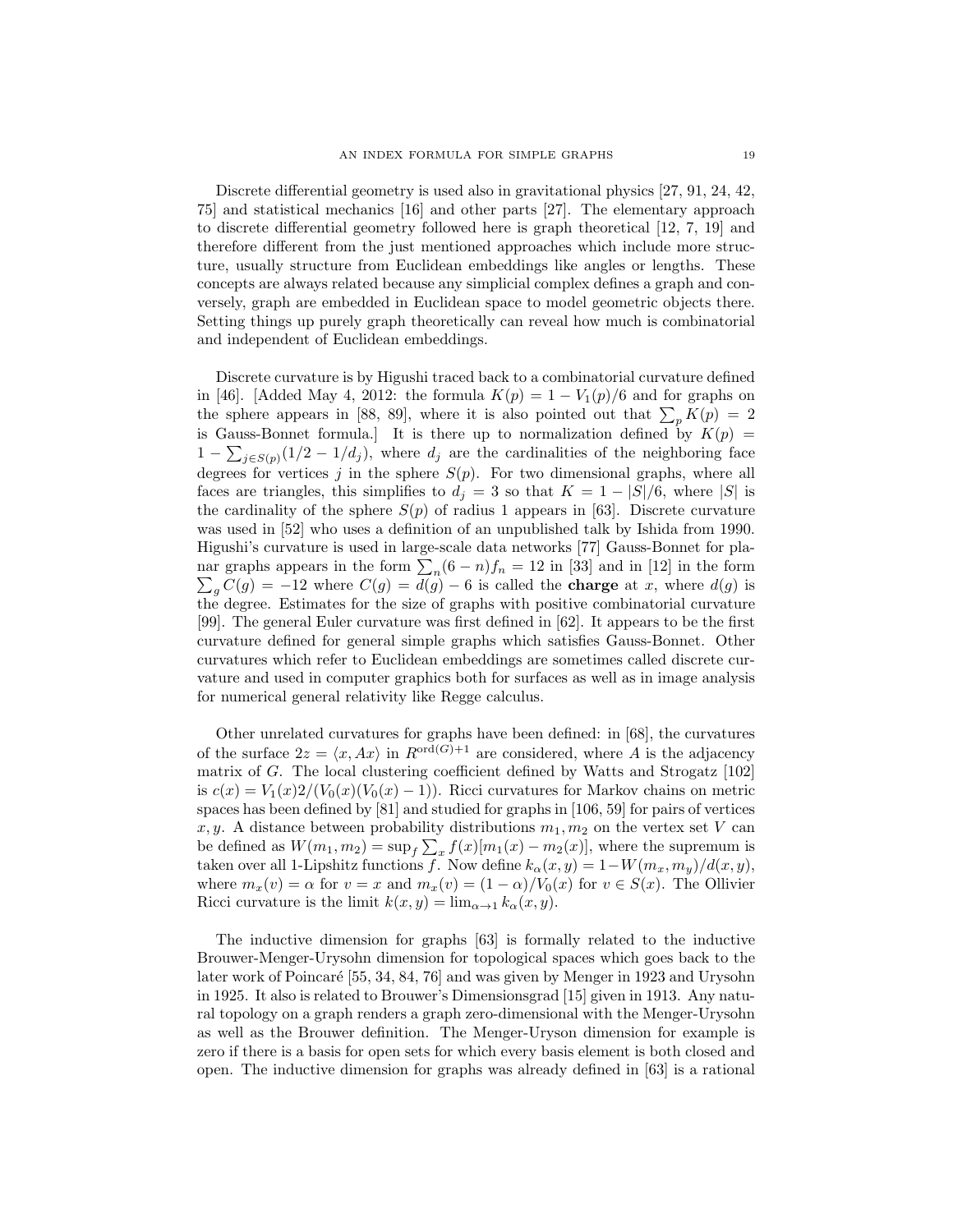number. It is natural also in probabilistic contexts as its expectation can be computed easily in random graphs [61]. There are other unrelated notions of dimension in graph theory like the EHT embedding dimension [83] which is based on the smallest dimensional Euclidean space in which the graph can be embedded, with variants like Euclidean dimension [95] or faithful dimension [35]. The metric dimension of a graph [50] is the minimal number of points  $x_i \in V$  allowing to characterize every vertex by its distance coordinates  $a_i = d(x, x_i)$ . The metric dimension of  $K_n$  is  $n-1$  of a path it is 1, for a cyclic graph or tree which is not a path it is larger than 1.

The history of the notion of polyhedron and polytop is complicated and "a surprisingly delicate task" [28]. "Agreeing on a suitable definition is surprisingly difficult" [92]. Coxeter [22] defines it as a convex body with polygonal faces. Gruenbaum [47] also works with convex polytopes, the convex hull of finitely many points in  $\mathbb{R}^n$ . The dimension is the dimension of its affine span. The perils of a general definition have been pointed out since Poincaré (see [92,  $23, 66$ ]). Topologists started with new definitions [2, 38, 21, 96], and define first a simplicial complex and then polyhedra as topological spaces which admit a triangularization by a simplicial complex. In this paper, we use a graph theoretical definition slightly modified from [63]: a polytop is a finite simple graph which can be completed to become a d-dimensional geometric graph. Since we would like to include  $K_n$  as polytopes, one can add a voluntary truncation process of vertices first. The graph theoretical definition it reaches all uniform polytopes or duals as well as graphs defined by convex hulls of finitely many points in  $R<sup>n</sup>$  or graphs defined from simplicial complexes. The assumption on the unit sphere of the geometric graph will decide what polyhedra are included. If we insist for a two dimensional polyedron every unit sphere to be connected then the Skilling's figure  $G$  is not included. If we insist the unit spheres just to be one dimensional graphs with zero Euler characteristic, then  $G$  is a polytop.

Euler characteristic for polytopes was first used by Descartes in a letter of 1630 to Leibnitz [98], but he did not take the extra step to prove the polyheon formula  $v - e + f = 2$ . Euler sketched the first proof of the polyhedra formula in a November 1750 letter to Goldbach [36] where he gives a triangularization argument. The limitations of Euler's proof are now well understood [66, 41]. In modern language, Euler's formula tells that the combinatorial Euler characteristic  $v - e + f$  coincides with the cohomological Euler characteristic  $b_0-b_1+b_2=2$  for two dimensional connected, simply connected geometric graphs, where "geometric" means that  $S(x)$  is a connected cyclic graph at every point and that G can be oriented. The connectedness assures  $b_0 = 1$ , the orientability implies  $b_0 = b_2$  and the simply connectedness forces  $b_1 = 0$ . While we now know that all this can be defined purely graph theoretically without assuming any Euclidean embeddings, Euler - evenso himself a pioneer in graph theory - did not consider polyhedra as graphs. This was a step only taken by Cauchy [69]. The story about the Euler characteristic are told in [1, 92, 32, 66]. The average Euler characteristic in random graphs was computed in [61].

Random methods in geometry is part of integral geometry as pioneered by Crofton and Blaschke [10, 79]. Integral geometry has been used in differential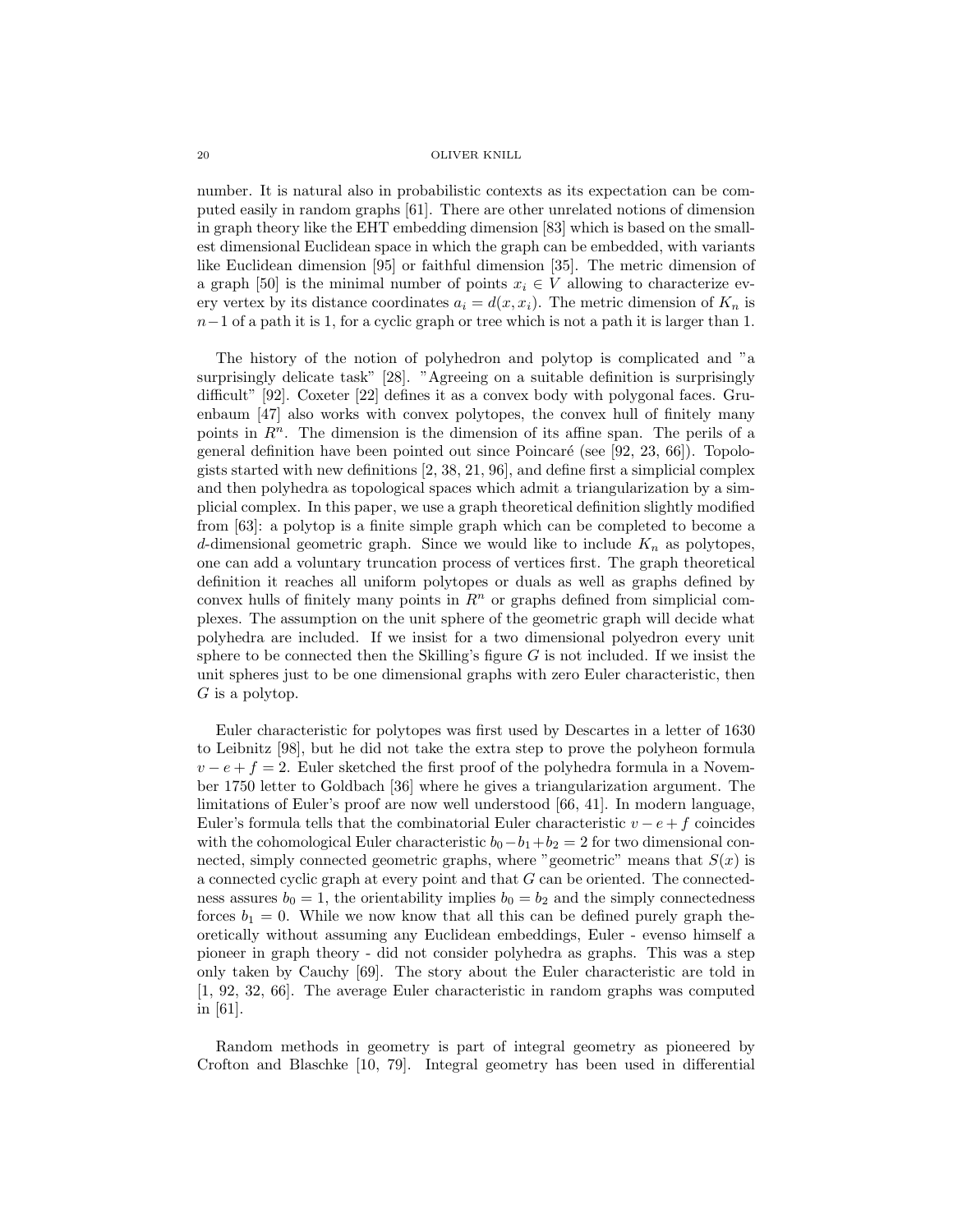geometry extensively by Chern in the form of kinematic formulae [79]. This is not surprising since Chern is a student of Blaschke. It was also used by Milnor in proving total curvature estimates for knots made widely known by Spivak's textbook [97]. Banchoff used integral geometric methods in [5] and got analogue results for Polyhedra and surfaces similar to what was obtained in [65] for graphs. Whether integral geometric methods have been used in graph theory before [65] is unknown to this author.

The history of topology [29] and graph theory [80, 56]. For an introduction to Gauss-Bonnet with historical pointers to early discrete approaches, see [104]. More historical remarks about Gauss-Bonnet are in [18].

#### **REFERENCES**

- [1] A. Aczel. Descartes's secrete notebook, a true tale of Mathematics, Mysticism and the Quest to Understand the Universe. Broadway Books, 2005.
- [2] P. Alexandrov. Combinatorial topology. Dover books on Mathematics. Dover Publications, Inc, 1960.
- [3] C. Allendoerfer and A. Weil. The gauss-bonnet theorem for riemannian polyhedra. Transactions of the American Mathematical Society, 53:101–129, 1943.
- [4] C.B. Allendoerfer. The Euler number of a Riemann manifold. Amer. J. Math., 62:243, 1940.
- [5] T. Banchoff. Critical points and curvature for embedded polyhedra. J. Differential Geometry, 1:245–256, 1967.
- [6] T. Banchoff. Critical points and curvature for embedded polyhedral surfaces. Amer. Math. Monthly, 77:475–485, 1970.
- [7] B.Bollobás. Modern Graph Theory. Graduate Texts in Mathematics. Springer, New York, 1998.
- [8] M.de Berg, M.van Kreveld, M.Overmars, and O.Schwarzkopf. Computational Geometry. Springer Verlag, second edition, 1998.
- [9] M. Berger and B. Gostiaux. Differential geometry: manifolds, curves, and surfaces, volume 115 of Graduate Texts in Mathematics. Springer-Verlag, New York, 1988.
- [10] W. Blaschke. *Vorlesungen über Integralgeometrie*. Chelsea Publishing Company, New York, 1949.
- [11] A. Bobenko and Y. Suris. Discrete Differential Geometry, Integrable Structure, volume 98 of Graduate Studies in Mathematics. AMS, 2008.
- [12] J. Bondy and U. Murty. Graph theory, volume 244 of Graduate Texts in Mathematics. Springer, New York, 2008.
- [13] B.O'Neill. Elementary Differential Geometry. Elsevier, revised second edition, 2006.
- [14] L. Brouwer. Uber Abbildung von Mannigfaltigkeiten.  $Math. Ann.$ , 71(1):97–115, 1911.
- [15] L. Brouwer. Über den natürlichen Dimensionsbegriff. Journal fr die reine und angewandte Mathematik, 142:146–152, 1913.
- [16] J-M. Drouffe C. Itzikson. Statistical Field Theory. Cambridge University Press, 1989.
- [17] S.-S. Chern. A simple intrinsic proof of the Gauss-Bonnet formula for closed Riemannian manifolds. Annals of Mathematics, 45, 1944.
- [18] S-S. Chern. Historical remarks on Gauss-Bonnet. In Analysis, et cetera, pages 209–217. Academic Press, Boston, MA, 1990.
- [19] F. Chung. Spectral graph theory, volume 92 of CBMS Regional Conf. Series. AMS, 1997.
- [20] R. Cohen and S. Havlin. Complex Networks, Structure, Robustness and Function. Cambridge University Press, 2010.
- [21] J.B. Conway. Mathematical Connections: A Capstone Course. American Mathematical Society, 2010.
- [22] H.S.M. Coxeter. Regular Polytopes. Dover Publications, New York, 1973.
- [23] P.R. Cromwell. Polyhedra. Cambridge University Press, 1997.
- [24] K.S. Thorne C.W. Misner and J.A. Wheeler. Gravitation. Freeman, San Francisco, 1973.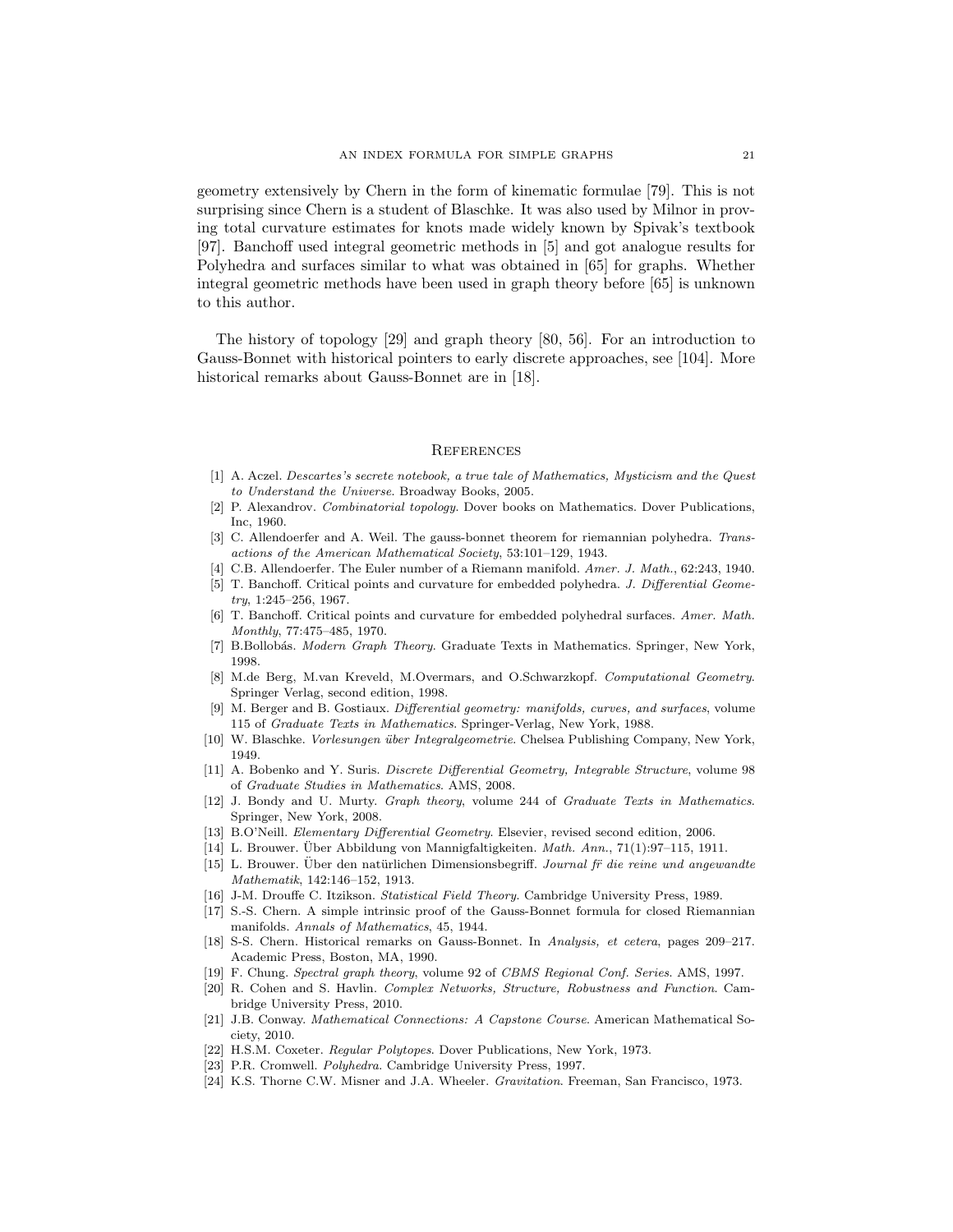- [25] H.L. Cycon, R.G.Froese, W.Kirsch, and B.Simon. Schrödinger Operators—with Application to Quantum Mechanics and Global Geometry. Springer-Verlag, 1987.
- [26] M. Desbrun, E. Kanso, and Y. Tong. Discrete differential forms for computational modeling. In A. Bobenko, P. Schroeder, J. Sullivan, and G. Ziegler, editors, *Discrete Differential* Geometry, Oberwohlfach Seminars, 2008.
- [27] M. Desbrun and K. Polthier. Discrete differential geometry: An applied introduction. In Ari Stern Peter Schröder, Eitan Grinspun, editor, SIGGRAPH 2006, 2006.
- [28] S. Devadoss and J. O'Rourke. Discrete and Computational Geometry. Princeton University Press, 2011.
- [29] J. Dieudonne. A History of Algebraic and Differential Topology, 1900-1960. Birkhäuser, 1989.
- [30] G. Dinca and J. Mawhin. Brouwer Degree and Applications. http://www.ann.jussieu.fr/ ˜ smets/FULM/Brouwer Degree and applications.pdf, retrieved April, 2012, 2009.
- [31] M.P. do Carmo. Differential forms and applications. Universitext. Springer-Verlag, Berlin, 1994. Translated from the 1971 Portuguese original.
- [32] B. Eckmann. The Euler characteristic a few highlights in its long history. In *Mathematical* Survey Lectures: 1943-2004, 1999.
- [33] T. Gowers (Editor). The Princeton Companion to Mathematics. Princeton University Press, 2008.
- [34] R. Engelking. Dimension Theory. North-Holland Publishing Company, 1978.
- [35] P. Erodes and M. Simonovits. On the chromatic number of geometric graphs. Ars Comb., pages 229–246, 1980.
- [36] L. Euler. Letter to Goldbach of 14. November, 1750 . http://eulerarchive.maa.org/correspondence/letters/OO0863.pdf, 1750.
- [37] W. Fenchel. On total curvatures for riemannianm manifolds (i). J. London Math. Soc, 15:15, 1940.
- [38] A. Fomenko. Visual Geometry and Topology. Springer-Verlag, Berlin, 1994. From the Russian by Marianna V. Tsaplina.
- [39] R. Forman. A discrete Morse theory for cell complexes. In Geometry, topology, & physics, Conf. Proc. Lecture Notes Geom. Topology, IV, pages 112–125. Int. Press, Cambridge, MA, 1995.
- [40] R. Forman. Morse theory for cell complexes. Adv. Math., page 90, 1998.
- [41] C. Francesex and D. Richeson. The flaw in Euler's proof of his polyhedral formula. Amer. Math. Monthly, 114(4):286–296, 2007.
- [42] J. Fröhlich. Regge calculus and discretized gravitational functional integrals. In Advanced Series in Mathematical Physics, volume 15. World Scientific, 1981.
- [43] D. Fuchs and S. Tabachnikov. Mathematical Omnibus: Thirty Lectures on Classic Mathematics. AMS, 2007.
- [44] D. Gottlieb. All the way with Gauss-Bonnet and the sociology of mathematics. Amer. Math. Monthly, 103(6):457–469, 1996.
- [45] A. Gray. Tubes. Addison-Wesley Publishing Company Advanced Book Program, Redwood City, CA, 1990.
- [46] M. Gromov. Hyperbolic groups. In Essays in group theory, volume 8 of Math. Sci. Res. Inst. Publ., pages 75–263. Springer, 1987.
- [47] B. Grünbaum. Convex Polytopes. Springer, 2003.
- [48] V. Guillemin and A. Pollack. Differential topology. Prentice-Hall, Inc., New Jersey, 1974.
- [49] M. Günther. Zum Einbettungssatz von J. Nash. Math. Nachr., 144:165-187, 1989.
- [50] F. Harary and R.A. Melter. On the metric dimension of a graph. Ars Combinatoria, 2:191– 195, 1976.
- [51] M. Henle. A combinatorial Introduction to Topology. Dover Publications, 1994.
- [52] Y. Higuchi. Combinatorial curvature for planar graphs. J. Graph Theory, 38:220–229, 2001. [53] M.W. Hirsch. *Differential topology*. Graduate texts in mathematics. Springer-Verlag, Berlin,
- 1976.
- [54] H. Hopf. Über die Curvatura integra geschlossener Hyperflaechen. Mathematische Annalen, 95:340–367, 1926.
- [55] W. Hurewicz and H. Wallman. *Dimension Theory*. Princeton mathematical series, 1941.
- [56] J. James. History of topology. In *History of Topology*, 1999.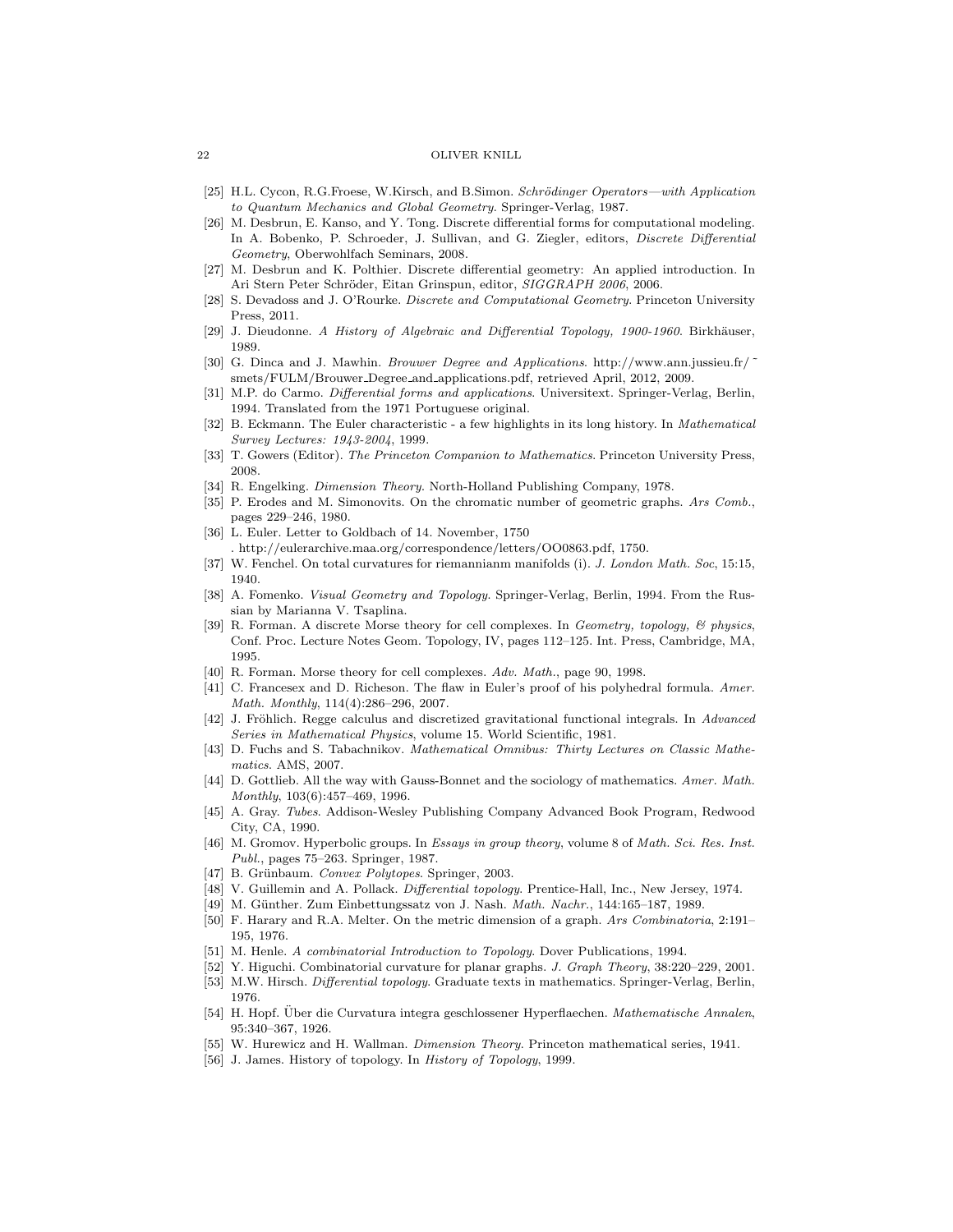- [57] C. Goodman-Strauss J.H. Conway, H.Burgiel. The Symmetries of Things. A.K. Peterse, Ltd., 2008.
- [58] J. Jost. Riemannian Geometry and Geometric Analysis. Springer Verlag, 2005.
- [59] J. Jost and S. Liu. Ollivier's Ricci curvature, local clustering and curvature dimension inequalities on graphs. arXiv:1103.4037v2, April 1, 2011, 2011.
- [60] B. Jubin. A generalized Poincaré-Hopf index theorem. ArXiv:0903.0697v2, 2009.
- [61] O. Knill. The dimension and Euler characteristic of random graphs. http://arxiv.org/abs/1112.5749, 2011.
- [62] O. Knill. A graph theoretical Gauss-Bonnet-Chern theorem. http://arxiv.org/abs/1111.5395, 2011.
- [63] O. Knill. A discrete Gauss-Bonnet type theorem. Elemente der Mathematik, 67:1–17, 2012.
- [64] O. Knill. A graph theoretical Poincaré-Hopf theorem. http://arxiv.org/abs/1201.1162, 2012.
- [65] O. Knill. On index expectation and curvature for networks. http://arxiv.org/abs/1202.4514, 2012.
- [66] I. Lakatos. Proofs and Refutations. Cambridge University Press, 1976.
- [67] J.M. Lee. Riemannian manifolds, volume 176 of Graduate Texts in Mathematics. Springer-Verlag, New York, 1997. An introduction to curvature.
- [68] L.Ja.Beresina. The normal curvatures of a graph. J. Geom., 18(1):54–56, 1982.
- [69] J. Malkevich. Euler's polyhedral formula I,II. AMS feature articles, 2004-2005. http://www.ams.org/samplings/feature-column/fcarc-eulers-formulaii.
- [70] J. Milnor. Morse theory, volume 51 of Annals of Mathematics Studies. Princeton University press, Princeton, New Jersey, 1963.
- [71] J. Milnor. Topology from the differential viewpoint. University of Virginia Press, Charlottesville, Va, 1965.
- [72] M.Morse. The critical points of a function of n variables. Trans. Amer. Math. Soc., 33(1):72– 91, 1931.
- [73] F. Morgan. Riemannian Geometry, A Beginner's Guide. Jones and Bartlett Publishers, 1993.
- [74] M. Morse. Singular points of vector fields under general boundary conditions. American Journal of Mathematics, 51, 1929.
- [75] P. Mullen, A. McKenzie, D. Pavlov, L. Durant, Y. Tong, E. Kanso, J. E. Marsden, and M. Desbrun. Discrete Lie advection of differential forms. Found. Comput. Math., 11(2):131– 149, 2011.
- [76] J.R. Munkres. Topology, a first course. Princeton Hall, New Jersey, 1975.
- [77] O. Narayan and I. Saniee. Large-scale curvature of networks. Physical Review E, 84, 2011.
- [78] M. E. J. Newman. Networks. Oxford University Press, Oxford, 2010. An introduction.
- [79] L. Nicolaescu. Lectures on the Geometry of Manifolds. World Scientific, second edition, 2009.
- [80] R.J. Wilson N.L. Biggs, E.K. Lloyd. Graph Theory, 1736-1936. Clarendon Press, Oxford, second edition, 1998.
- [81] Y. Ollivier. Ricci curvature of Markov chains on metric spaces. J. Funct. Anal., 256:810–864, 2009.
- [82] R. Rieben P. Castilo, J. Koning and D. White. A discrete differential forms framework for computational electromagnetism. CMES, 1:1–15, 2002.
- [83] F. Harary P. Erdoes and W. Tutte. On the dimension of a graph. Mathemetrika, 12:118–122, 1965.
- [84] A.R. Pears. *Dimension Theory of General Spaces*. Cambridge University Press, London, New York, 1975.
- [85] P. Petersen. Riemannian Geometry. Springer Verlag, second edition, 2006.
- [86] H. Poincaré. Sur les courbes definies par les equation differentielle III. Journal de Mathematique pures et appliquées, pages 167-244, 1885.
- [87] G. Polya. An elementary analogue to the Gauss-Bonnet theorem. American Mathematical Monthly, pages 601–603, 1954.
- [88] E. Presnov and V. Isaeva. Positional information as symmetry of morphogenetic fields. Forma, 5:59–61, 1990.
- [89] E. Presnov and V. Isaeva. Local and global aspects of biological morphogenesis. Speculations in Science and Technology, 14:68, 1991.